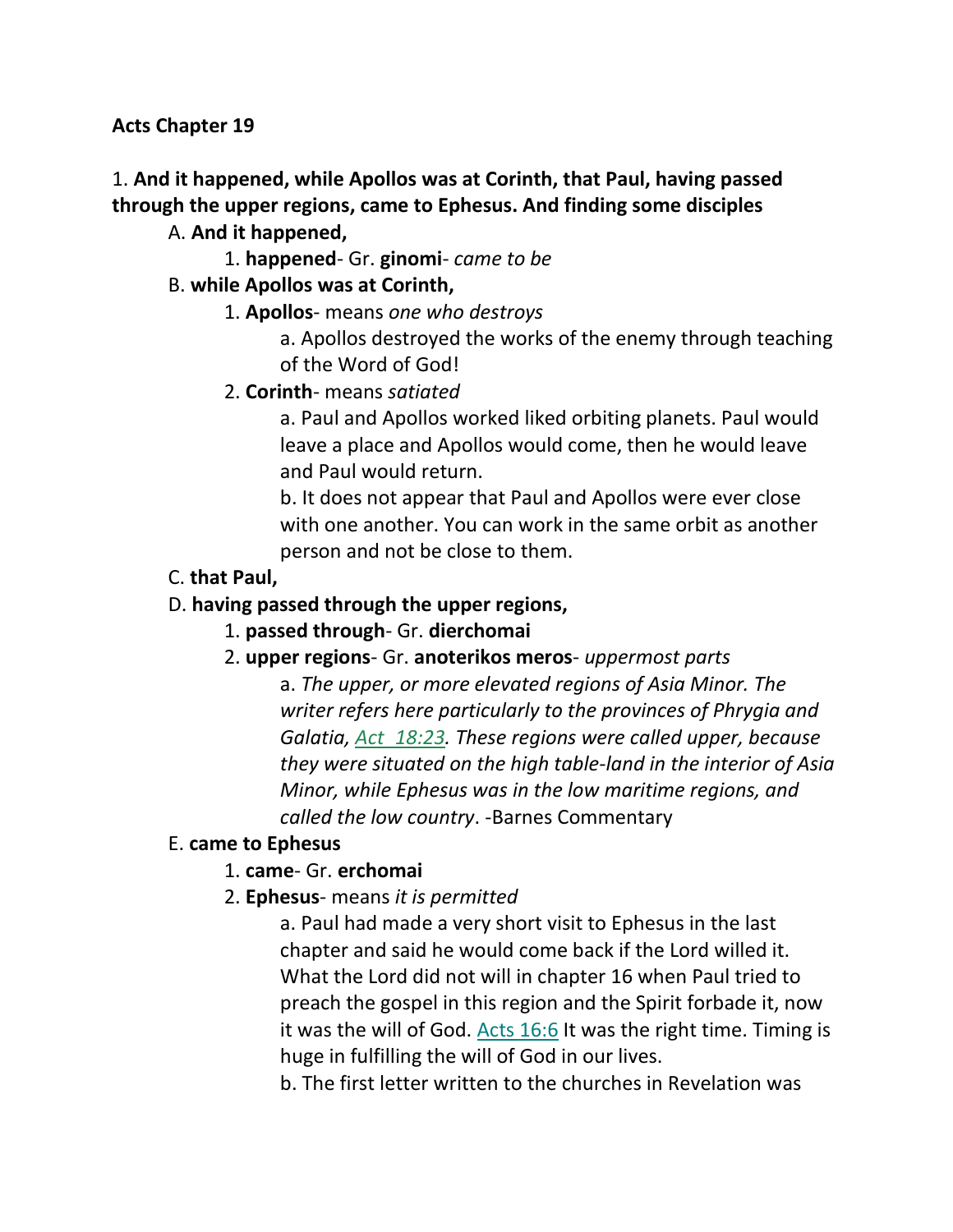written to this church. Timothy and later the apostle John will be connected to this church.

## F. **And finding some disciples**

## 1. **finding**- Gr. **heurisko**

a. Disciples of the Lord should be easily found! If there is not enough evidence to convict you of being a disciple of Jesus, that is a shame!

## 2. **disciples**- Gr. **mathetes**

a. These were probably converts of Apollos while he was at Ephesus. They only knew about the baptism of John, which accords with what knowledge Apollos had.

# 2. **he said to them, "Did you receive the Holy Spirit when you believed?" So they said to him, "We have not so much as heard whether there is a Holy Spirit."**

## A. **he said to them,**

1. **said**- Gr. **epo**

## B. **Did you receive the Holy Spirit when you believed?**

1. **receive**- Gr. **lambano**

a. Notice, the baptism in the Holy Spirit is something you must **receive**. It is not automatically given to everyone just because they are a Christian. You must ask for it and then receive it by faith. God will not force the baptism of the Holy Spirit on any believer. If He did, then every Christian around the world would be Spirit baptized and be speaking in tongues, which is the initial evidence of the baptism in the Holy Spirit. Acts 2, 10, 19.

## 2. **believed**- Gr. **pisteuo**

a. This is referring to the baptism in the Holy Spirit and not the new birth experience where the Spirit indwells a believer. It would not be necessary to ask if they already had the Holy Spirit when they believed because this automatically takes place when you are born again. The new birth takes place by the regenerating and sealing work of the Holy Spirit. Paul clearly states that if someone does not have the Spirit of God they don't belong to Jesus. Rom. 8:9

b. The baptism in the Holy Spirit is a subsequent experience to the new birth. Paul was merely asking did you receive the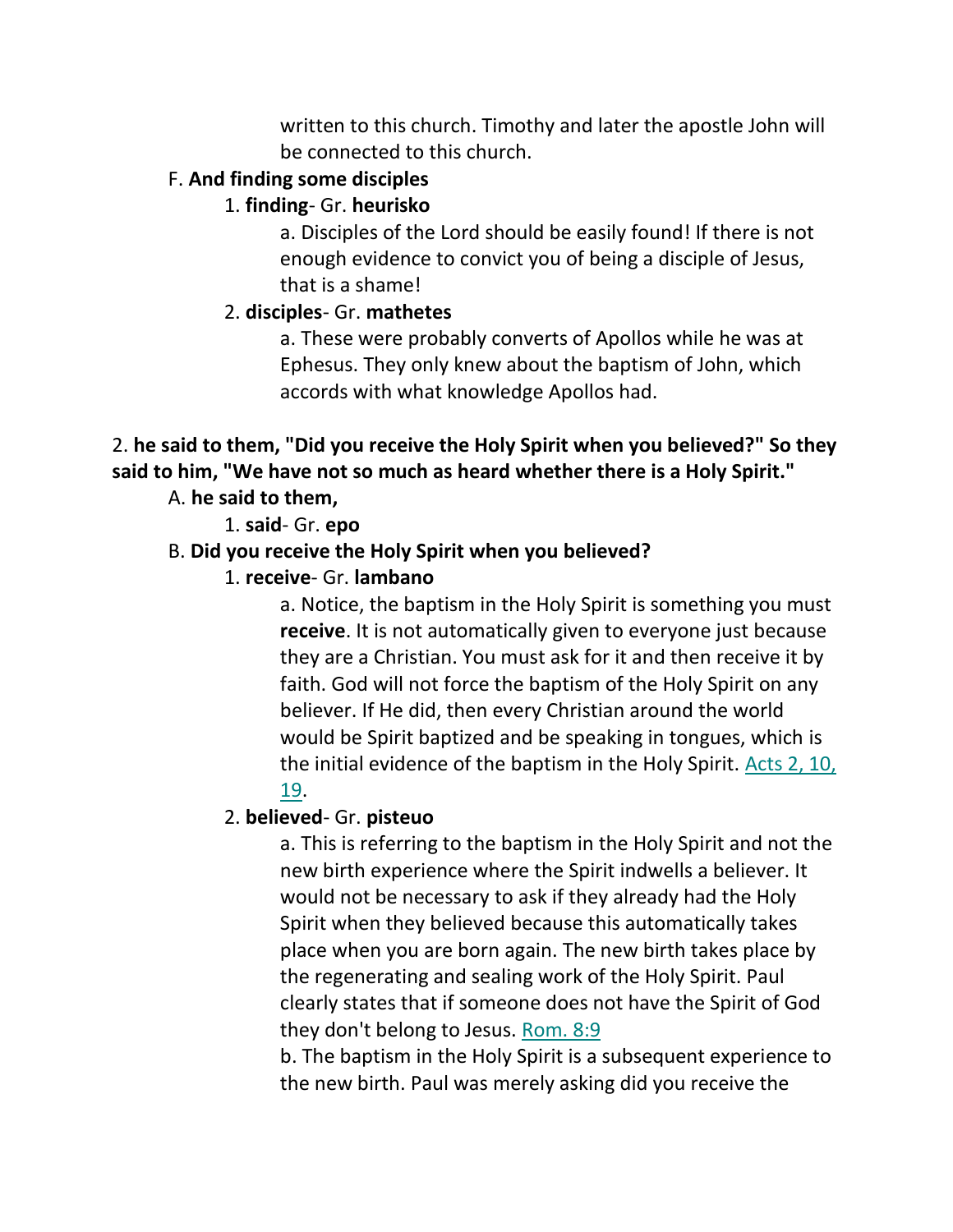baptism in the Holy Spirit the same day or general time frame in which you got saved. Cornelius and his friends received salvation and the baptism of the Holy Spirit right after each other. You don't have to wait to receive the baptism in the Holy Spirit after you get saved. Once you are saved it is good to receive the baptism in the Holy Spirit right away.

- C. **So they said to him,**
	- 1. **said** Gr. **epo**

# D. **We have not so much as heard whether there is a Holy Spirit**

- 1. **heard** Gr. **akouo**
- 2. **Holy Spirit** Gr. **hagios pneuma**

a. This reveals that these disciples were not Jews but were saved Gentiles. The Holy Spirit was well known among the Jews because the Holy Spirit is mentioned a number of times in the Old Testament scriptures. Gentiles were ignorant of the Old Testament scriptures.

3. **And he said to them, "Into what then were you baptized?" So they said, "Into John's baptism."**

A. **And he said to them,**

1. **said**- Gr. **epo**

# B. **Into what then were you baptized?**

1. **baptized**- Gr. **baptizo**- *dipped, immersed*

a. *The apostle takes it for granted that they were baptized, since they were not only believers, but disciples; such as not only believed with the heart, but had made a profession of their faith, and were followers of Christ; but asks unto what they were baptized; either in whose name they were baptized, since Christian baptism was administered in the name of the Spirit, as well as in the name of the Father and of the Son*. -Gill **Commentary** 

b. New Testament baptism is my immersion.

c. In the book of Acts we see that believers were baptized in the name of Jesus. Acts 8:16, Acts 10:48, Acts 19:5 However, Jesus said to baptize in the name of the Father, Son, and the Holy Spirit. Mat\_28:19 In the book of Acts where it says they were baptized in the name of the Lord, it means they were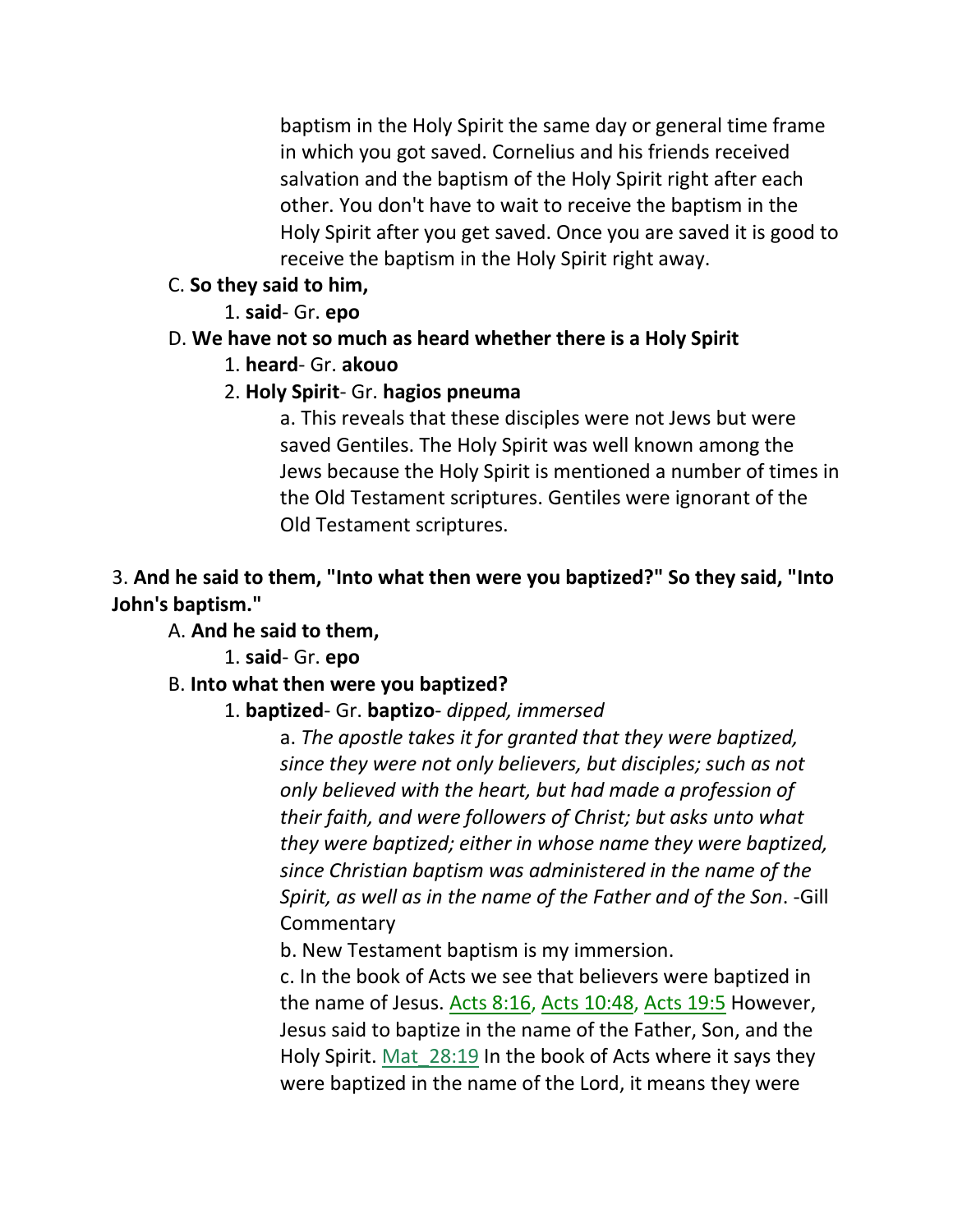baptized by His command and authority. So in the name of Jesus [by His command and authority], believers were baptized in the name of the Father, the Son, and the Holy Spirit. Therefore, if they had been baptized properly they should have heard about the Holy Spirit. However, they were not. They were only baptized into John's baptism.

d. It is questionable if these disciples of John had the crucial information about Jesus' death on the cross and resurrection in order to be saved. If not, Paul led them to this knowledge.

#### C. **So they said,**

1. **said**- Gr. **epo**

## D. **Into John's baptism**

#### 1. **John's**

a. This is John the Baptist. His baptism was not a baptism of faith, but a baptism of repentance from sin.

## 2. **baptism**- Gr. **baptisma**- *immersion*

a. There was no English word for baptism, so an English word was transliterated from the Greek word- **baptisma**.

4. **Then Paul said, "John indeed baptized with a baptism of repentance, saying to the people that they should believe on Him who would come after him, that is, on Christ Jesus."**

A. **Then Paul said,**

1. **said**- Gr. **epo**

# B. **John indeed baptized with a baptism of repentance,**

1. **repentance**- Gr. **metanoia**- *to change the mind*

a. To accept the grace of the Lord Jesus Christ by faith, one has to change their mind about their sin and legalism. You can't accept a Savior if you don't see you are lost and need saving. To do this you must give up on your own attempts of saving yourself by works.

b. In turning to Jesus you must turn away from something else. To take something new into your hand, you must release what you had been holding first.

c. This wasn't a "clean yourself up first before you come to God" message, but the acknowledging that you needed cleansing and the turning to the cleanser- Jesus Christ.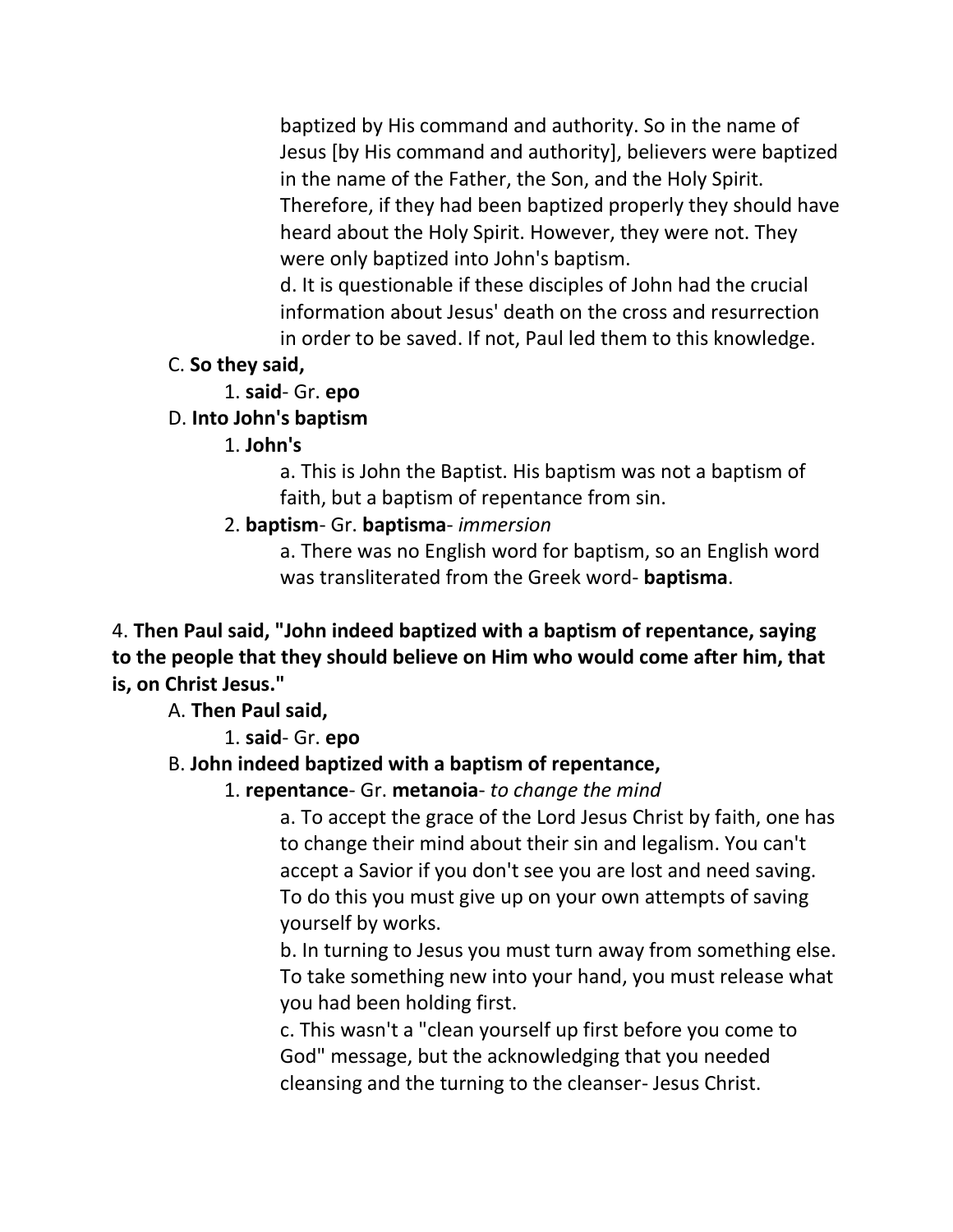C. **saying to the people that they should believe on Him who would come after him,**

- 1. **saying** Gr. **lego**
- 2. **people** Gr. **laos**
	- a. This was the people of Israel to whom John was sent.
- 3. **believe** Gr. **pisteuo**

a. There is a turning away from, but also a turning to. If all someone did was repent of their sin, but did not put their faith in Jesus Christ for salvation, they would still be lost. It is not just changing you mind that saves you, it is what you change your mind to Jesus that matters.

- 4. **come** Gr. **erchomai**
- D. **that is,**
- E. **on Jesus Christ**

## 5. **When they heard** *this,* **they were baptized in the name of the Lord Jesus.**

- A. **When they heard this,**
	- 1. **heard** Gr. **akouo**

a. This word "heard" comes with the idea of believing what was heard. It is the hearing of faith. Rom. 10:17

# B. **they were baptized in the name of the Lord Jesus**

## 1. **name-** Gr. **onoma**

a. Again, this means that they were baptized upon the command and authority of Jesus to baptize in the name of the Father, Son, and the Holy Spirit.

# 6. **And when Paul had laid hands on them, the Holy Spirit came upon them, and they spoke with tongues and prophesied.**

# A. **And when Paul had laid hands on them,**

# 1. **laid upon**- Gr. **epitithemi**

a. The laying on of hands is one of the elementary teachings of Christ. Laying on of hands is used for healing, ordination, and for receiving the baptism in the Holy Spirit.

## 2. **hands**- Gr. **cheir**

# B. **the Holy Spirit came upon them,**

- 1. **came upon** Gr. **erchomai epi**
	- a. This is the difference between receiving the Holy Spirit at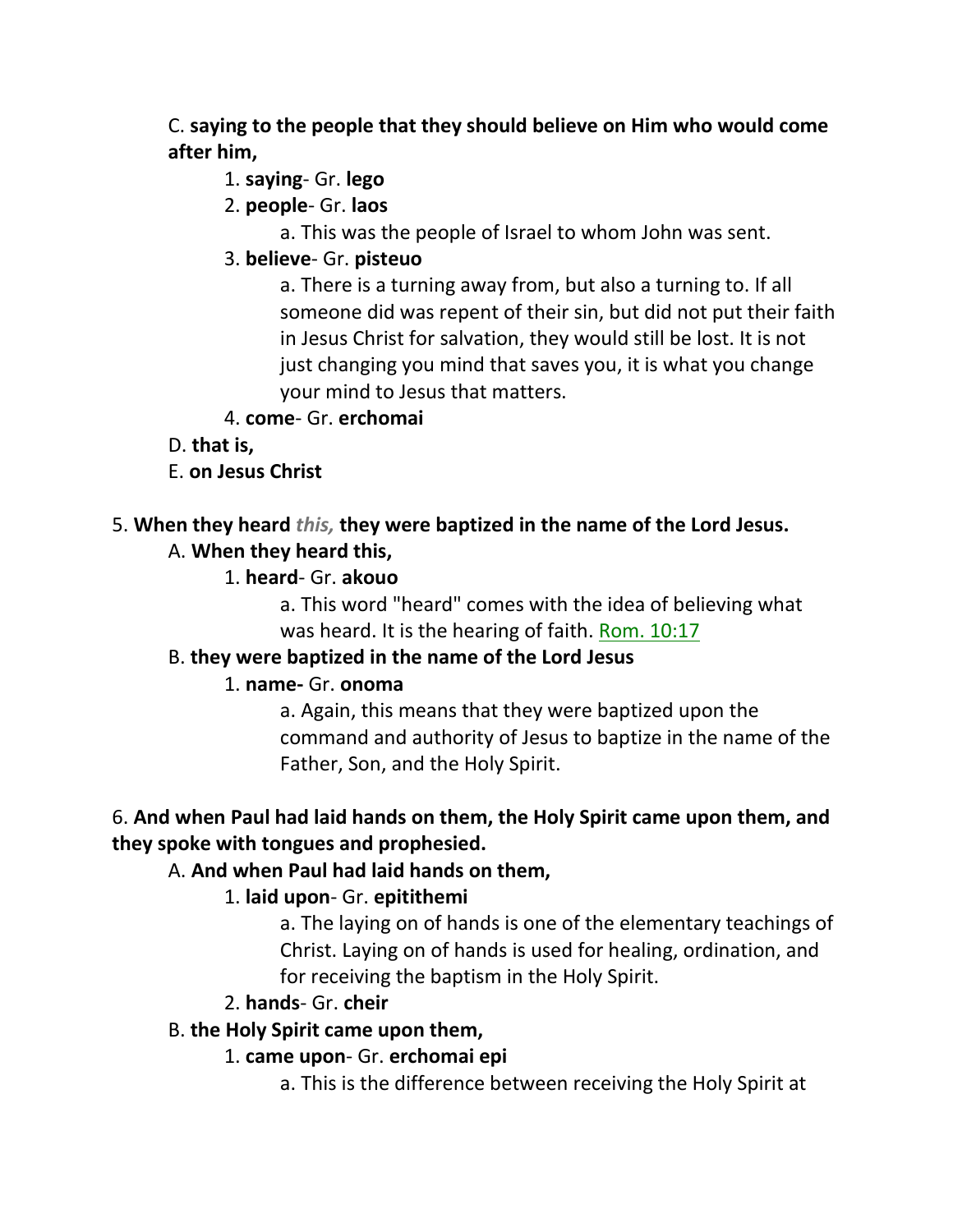salvation and receiving the subsequent baptism of the Holy Spirit. At salvation the Spirit comes and indwells a believer for salvation. When a believer is baptized in the Holy Spirit, the Spirit comes **upon them** for service. That is the divine orderwithin and then upon.

b. The Spirit at salvation is a well of water in us that springs up to eternal life. John 4:14 A well is for your benefit. Later in John the baptism in the Holy Spirit is seen as rivers of water that flow from you. The rivers are to bless others. John 7:38

#### C. **and they spoke with tongues and prophesied**

- 1. **spoke** Gr. **laleo**
- 2. **tongues** Gr. **glossa**
- 3. **prophesied** Gr. **propheteuo**

a. This is what happened on the day of Pentecost. They not only spoke in tongues but also prophesied. The baptism in the Holy Spirit is the doorway to speaking in tongues and the spiritual manifestations listed in 1 Cor. 14:8-10.

#### 7. **Now the men were about twelve in all.**

A. **men**- Gr. **aner**

## B. **twelve**- Gr. **dekaduo**

a. Luke was getting this account from Paul, and to his recollection there as about twelve. The Lord knows.

## 8. **And he went into the synagogue and spoke boldly for three months, reasoning and persuading concerning the things of the kingdom of God.**

## A. **And he went into the synagogue and spoke boldly for three months,**

## 1. **went into**- Gr. **eiserchomai**

## 2. **synagogue**- Gr. **synagoge**

a. Is this groundhog day? Because the same thing is happening over and over with the same results!

## 3. **spoke boldly**- Gr. **parrhesiazomai**

a. Paul spoke boldly but to the wrong group of people. God called him to preach boldly to the Gentiles. Just because you are bold does not mean you are doing God's perfect will.

## 4. **three months**- Gr. **treis men**

a. Paul spoke twelve times in the three months ministering on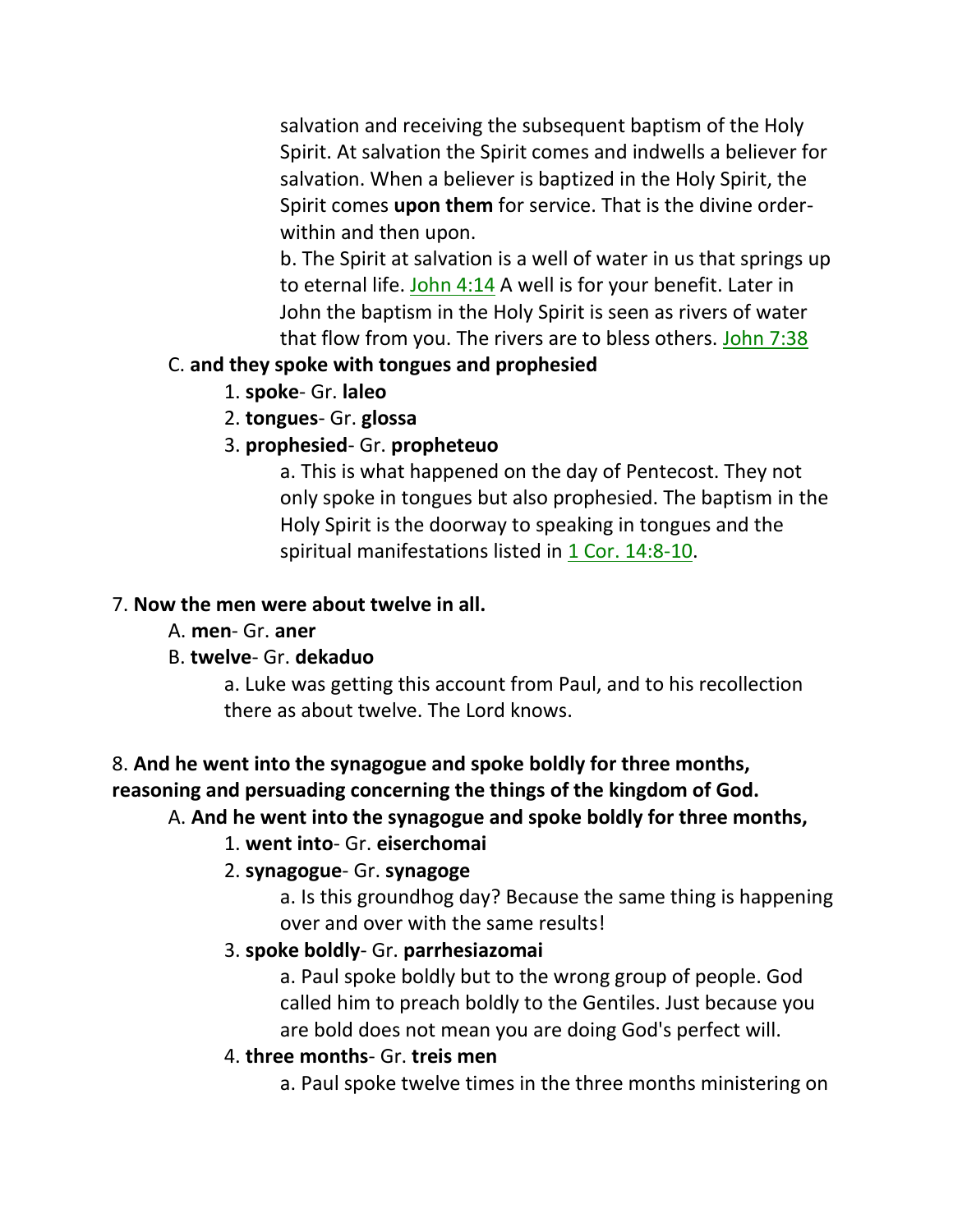Saturdays.

# B. **reasoning and persuading concerning the things of the kingdom of God**

1. **reasoning**- Gr. **dialegomai**

a. You don't win many people over by reason and argument. It has to be done by declaring the truth and letting the Holy Spirit convict.

2. **persuading**- Gr. **peitho**

# 3. **kingdom**- Gr. **basileia**

a. Paul preached a message about a King that rules over a Kingdom. We don't know much about kingdom in the US. We know about elections and presidents that come and go. We did not elect Jesus as King. He is not in for a four year term. He has been put on His throne by His Father and His reign is everlasting!

b. Jesus came preaching the gospel of the kingdom. Mar\_1:14- 15

9. **But when some were hardened and did not believe, but spoke evil of the Way before the multitude, he departed from them and withdrew the disciples, reasoning daily in the school of Tyrannus.**

# A. **But when some were hardened and did not believe,**

# 1. **hardened**- Gr. **skleruno**

a. If a heart can be hardened, a heart can be softened.

2. **did not believe**- Gr. **apeitho**

a. Unbelief will harden the human heart. It is important what you listen to. You can't watch and listen to a lot of the news and keep a tender and soft heart before the Lord.

# B. **but spoke evil of the Way before the multitude,**

# 1. **spoke evil**- Gr. **kakologeo**

# 2. **Way**- Gr. **hodos**

a. The Way is Jesus and faith in Him. Jesus said I am the Way, the Truth, and the Life. John 14:16

# 3. **multitude**- Gr. **plethos**

# C. **he departed from them and withdrew the disciples,**

# 1. **departed**- Gr. **aphistemi**

a. And the Lord said, Amen! Thank you Paul!

2. **withdrew**- Gr. **aphorizo**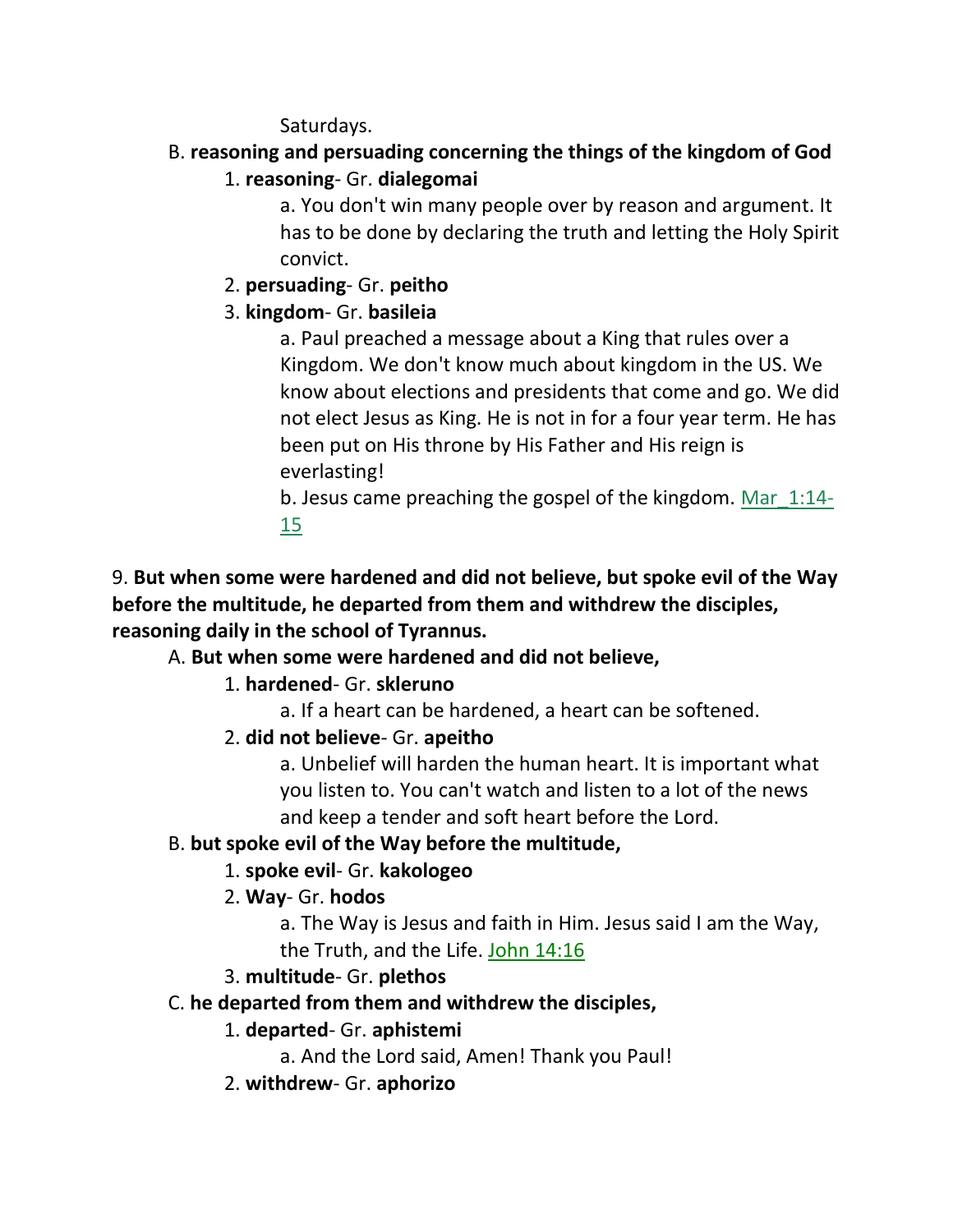a. Good things happened when Paul turned from the religious Jews and focused on the Gentiles. We will see revival break out in a few verses!

## 3. **disciples**- Gr. **mathetes**

a. This was so that the young disciples would not be poisoned by the words of the religious Jews coming against them.

#### D. **reasoning daily in the school of Tyrannus**

## 1. **reasoning**- Gr. **dialegomai**

a. This Greek word can mean "to reason and argue" but it can also be used of "preaching". There are two instances in Acts where this Greek word is translated as preaching. Act 20:7, Act\_20:9

2. **daily**- Gr. **kata hemara**- *by the day*

3. **school of Tyrannus**- Gr. **schole tis turannos***- school of the tyrant, prince, ruler*

a. *It was probably a public building or lecture hall with this name whether hired by Paul or loaned to him. The pagan sophists often spoke in such halls. The Codex Bezae adds "from the fifth hour to the tenth" as the time allotted Paul for his work in this hall, which is quite possible, from just before midday till the close of the afternoon (from before the noon meal till two hours before sunset) each day.* -Robertson's Word Pictures

## 10. **And this continued for two years, so that all who dwelt in Asia heard the word of the Lord Jesus, both Jews and Greeks.**

## A. **And this continued for two years,**

- 1. **continued** Gr. **ginomai** *to happen*
- 2. **two years** Gr. **duo etos**
- B. **so that all who dwelt in Asia heard the word of the Lord Jesus,**

## 1. **dwelt**- Gr. **katoikeo**

- 2. **Asia**
	- a. This is Asia minor, not the Asian orient.
- 3. **heard** Gr. **akouo**
- 4. **word** Gr. **logos**
	- a. This is the word of the gospel.
- C. **both Jews and Greeks**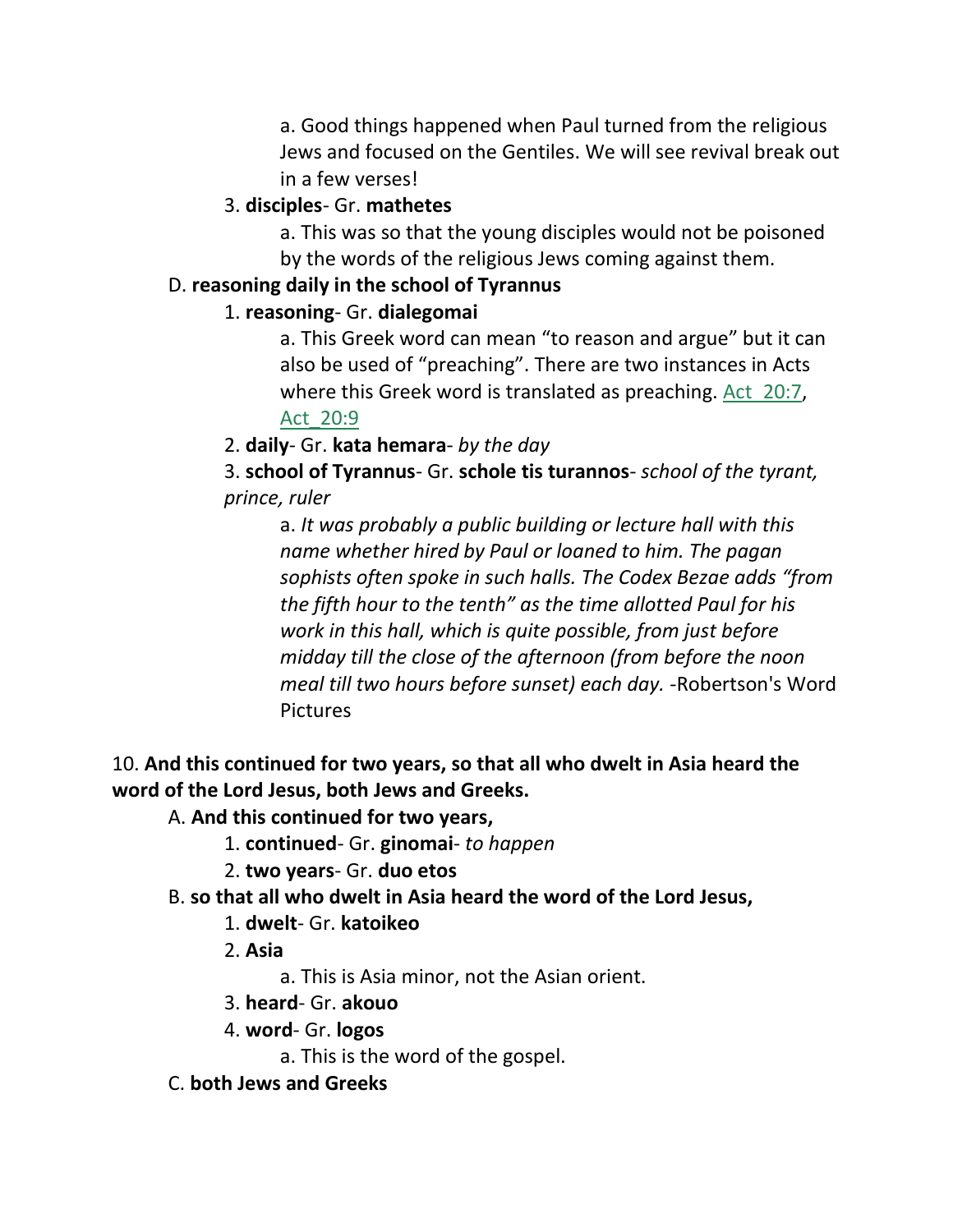#### 1. **Jews**

a. Notice that when Paul turned from trying to minister to the Jews and started ministering to the Gentiles, that God drew some Jews to Paul. God is able to do for us effortlessly, what we could not do with great effort. This works when we do what God has called us to do.

#### 2. **Greeks**- Gr. **Hellen**

a. These are the Gentiles.

#### 11. **Now God worked unusual miracles by the hands of Paul,**

#### A. **worked**- Gr. **poieo**- *did*

a. Here we see that God worked. After creation it says that God rested. However, we see in the Bible after the fall God at work again. What caused God to start working again? It was to bring redemption to mankind. The Father worked in the Old Testament preparing redemption. Jesus worked in the gospels to bring and provide a complete redemption. Now the Spirit of God is at work manifesting that redemption. Here God the Holy Spirit worked by the hands of Paul manifesting redemption from sickness and demonic oppression.

#### B. **unusual**- Gr. **ou tugchano**- *no common or ordinary*

a. I think it is important to catch this word "unusual". This means there was usual, common, and ordinary miracles happening in the early church. These were unusual, out of the ordinary. In the majority of churches ANY miracle would be unusual! Oh, how we have fallen in our modern church!

#### C. **miracles**- Gr. **dunamis**- *miraclous power*

#### D. **hands**- Gr. **cheir**

1. Here we see true Christian ministry. It is a co-laboring of God and man. GOD WORKED by the HANDS OF PAUL. It was not God doing it apart from Paul and it was not Paul doing it apart from God. The spiritual and natural work together. God needs a human that has authority on earth for Him to move through. Mar 16:20 If God could do ministry in the earth without man, then things would look a whole lot different than it does! No, God needs to operate through man who has authority in the earth even if it is through prayer.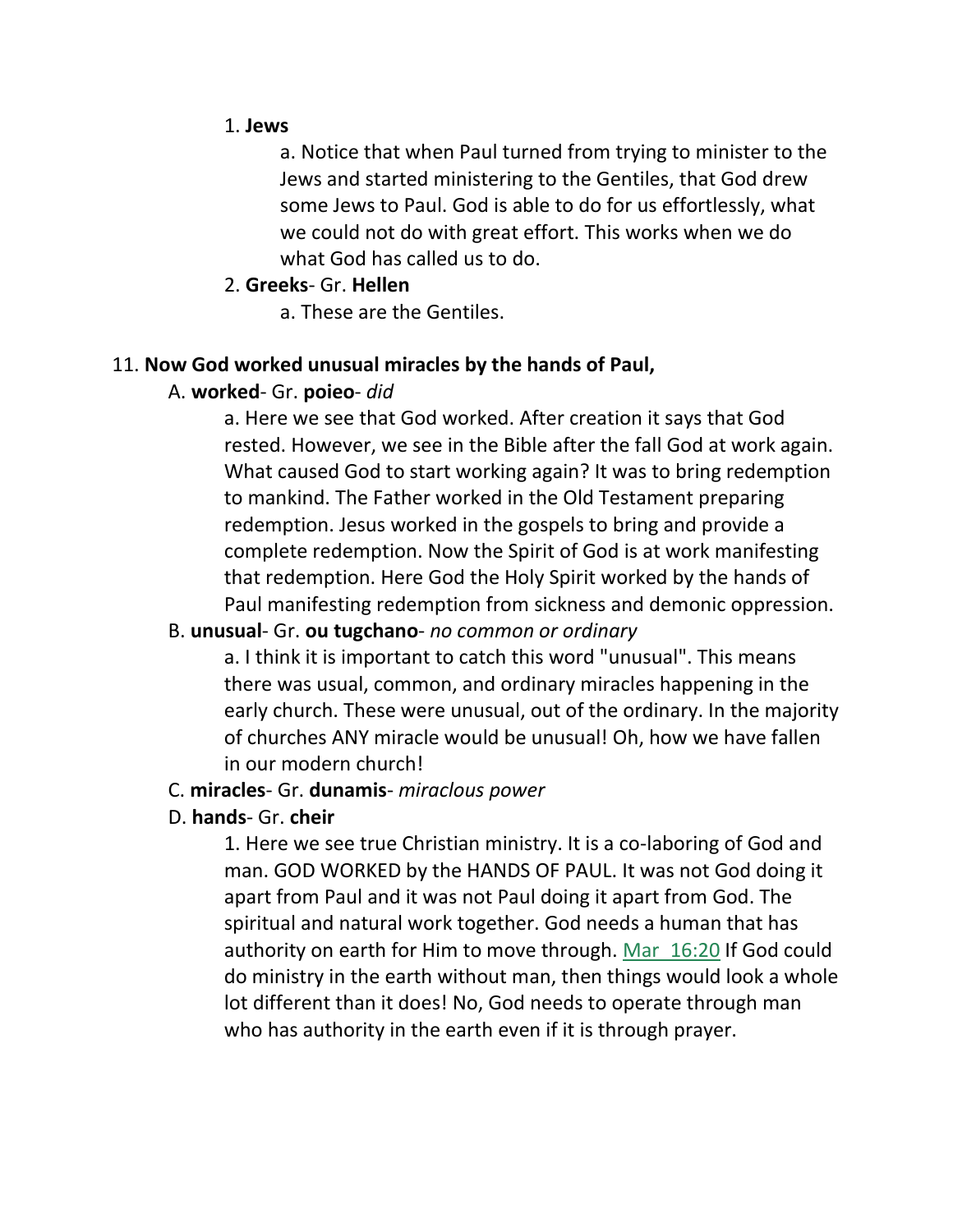12. **so that even handkerchiefs or aprons were brought from his body to the sick, and the diseases left them and the evil spirits went out of them.**

A. **so that even handkerchiefs or aprons were brought from his body to the sick,**

#### 1. **handkerchiefs**- Gr. **soudarion**

a. These were brought by the women. They were to wipe away perspiration since buildings were not air-conditioned in that day.

b. Sweat is a by-product of the fall and the curse. What was used because of the curse of the sweat of the brow, was used for the power of God to bring healing and redemption to people!

#### 2. **aprons**- Gr. **simikintion**

a. This were work aprons men wore employing their various trades. These were brought by the men.

b. Man's labor was cursed by God after the sin of Adam, but now the symbol of their hard toil was used by God to bring healing and deliverance to others.

c. Both the handkerchiefs and aprons brought healing and deliverance.

d. The people were used in these miracles. They were carriers of the power of God to others. Will you be thus used as well?

#### 3. **brought**- Gr. **epiphero**

#### 4. **body**- Gr. **soma**

a. This shows that the power and anointing of God can saturate a human body and be transferred to clothing and then impact another person's body. Usually this power and anointing is transferred by the laying on of hands but if the person in need of healing or deliverance is not present, this mode can be used. Since this is called unusual this needs to be at the leading of the Holy Spirit. We don't see this miracle duplicated in Scripture.

5. **sick**- Gr. **astheneo**- *in be in a weak or feeble condition*

#### B. **and the diseases left them and the evil spirits went out of them**

1. **diseases**- Gr. **nosos**

- 2. **left** Gr. **apallasso** *to rid judicially*
- 3. **evil spirits** Gr. **poneros pneuma** *harmful spirits*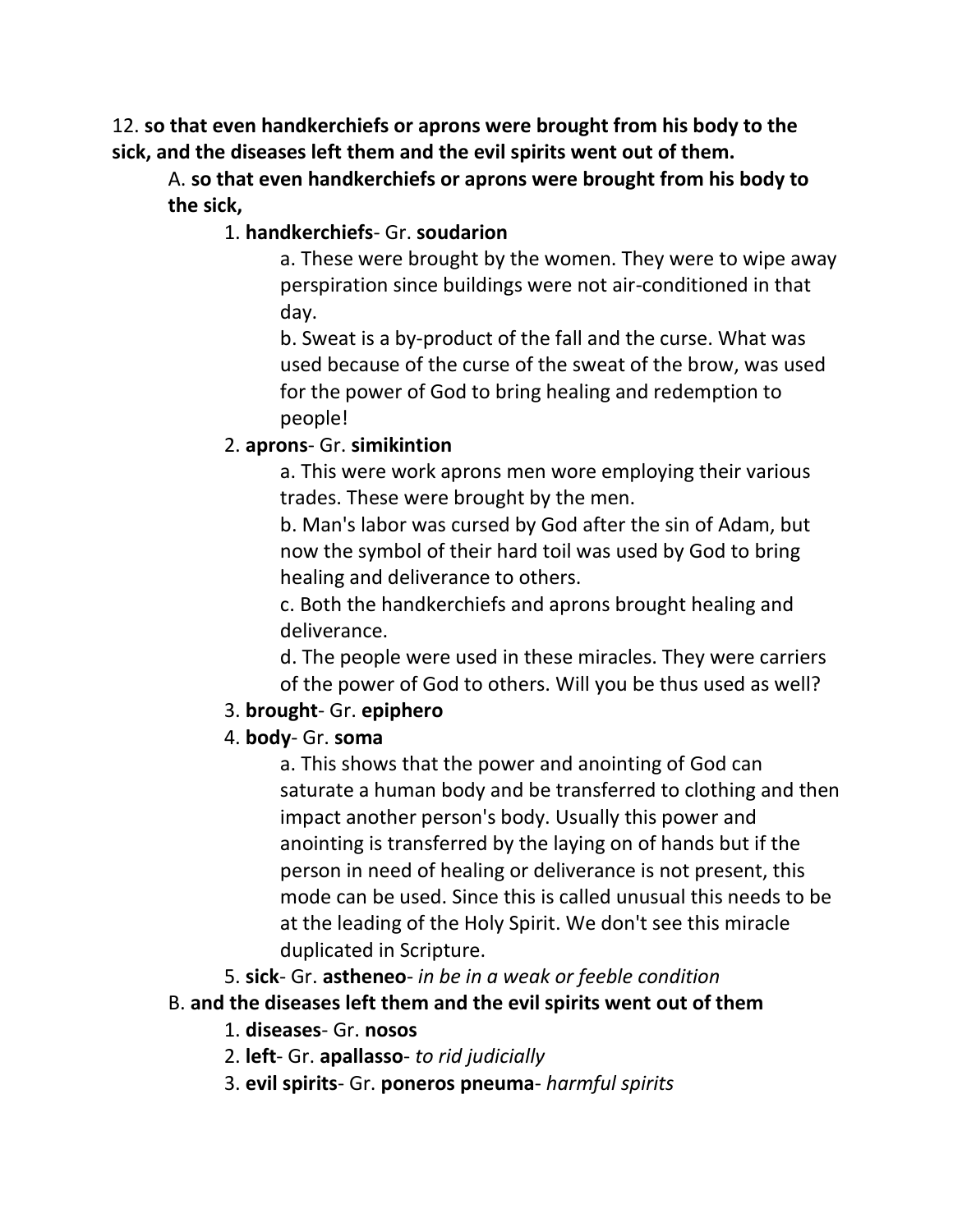#### 4. **went out**- Gr. **exerchomai**

a. Diseases left but the demons came out. Some diseases are caused by a spirit of infirmity. When the spirit is cast out the disease goes with them.

13. **Then some of the itinerant Jewish exorcists took it upon themselves to call the name of the Lord Jesus over those who had evil spirits, saying, "We exorcise you by the Jesus whom Paul preaches."**

A. **Then some of the itinerant Jewish exorcists took it upon themselves to call the name of the Lord Jesus over those who had evil spirits,**

1. **itenerant**- Gr. **perierchomai-** *to go around*

2. **exorcists**- Gr. **exorkistes**- *one who employs a formula of conjuration for expelling demons*

> a. *There were, as heathen writers tell us, numbers of these Jews in various parts of the world, who wandered about trading on the credulity of men and women, professing to be magicians, fortune tellers, practising the exorcism of evil spirits. Among the Hebrew race there seems always to have existed a strange hankering after these dealings with unlawful arts, and we find in the Pentateuch repeated laws and enactments against these sorcerers, witches, dealers in enchantments, and the like. At the time of our Lord many of the Jewish exorcists pretended to possess a power of casting out evil spirits by some occult art, which they professed was derived from King Solomon. This legend Josephus relates in the following terms: 'God enabled Solomon to learn the art of expelling demons; he left behind him the method of using exorcism by which demons are driven away so that they never return, and this manner of cure is of great power unto this day.'* -Popular Commentary

3. **took it upon themselves**- Gr. **epicheireo**- *to take in hand, undertake, attempt*

a. Many take it upon themselves to do things in the name of the Lord and He never as called them or sanctioned them to do them. This is pride and self-will. God resists the proud.

- 4. **call** Gr. **onomazo** *to name*
- 5. **name** Gr. **onoma**
- 6. **evil spirits** Gr. **poneros pneuma**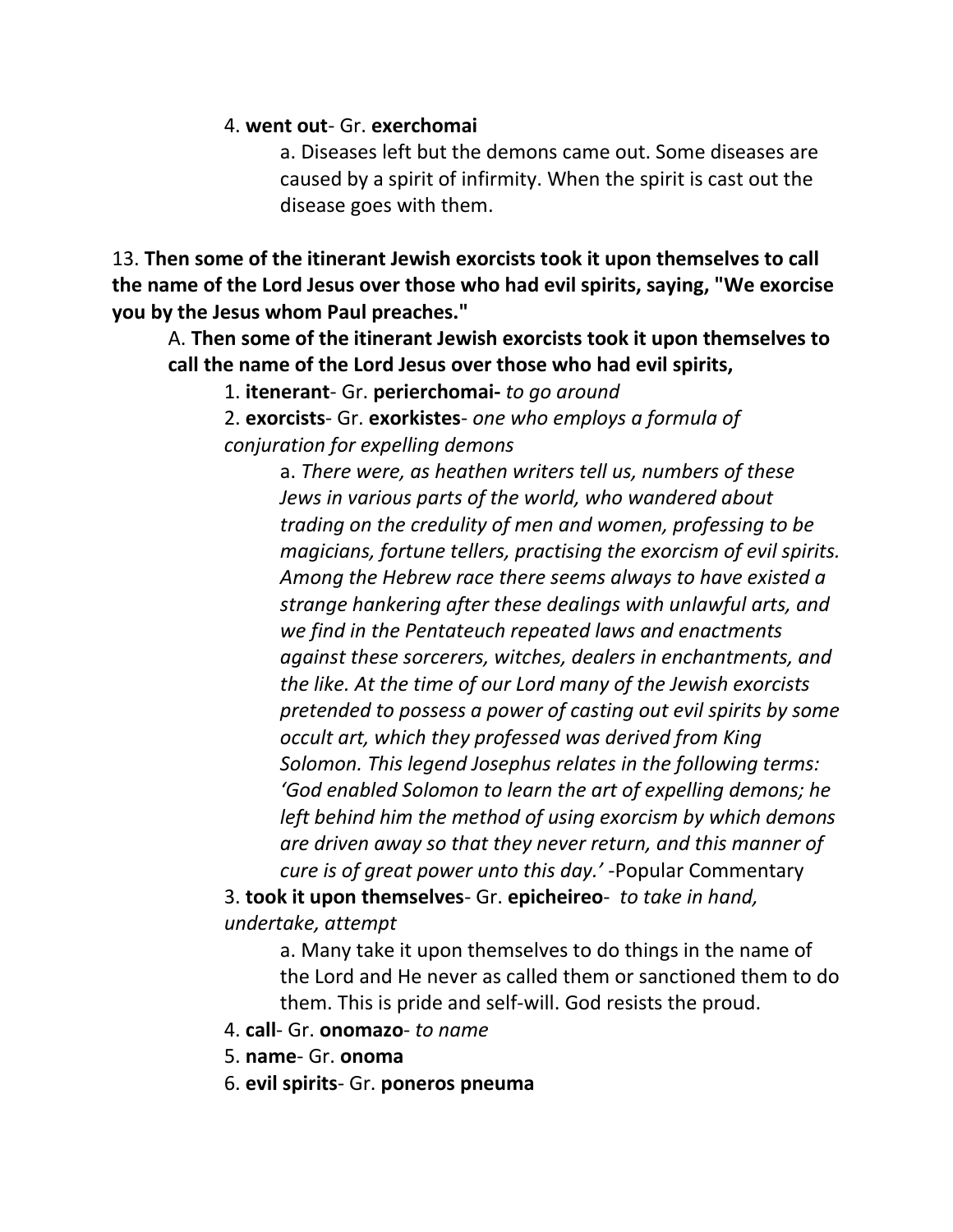#### B. **saying**- Gr. **lego**

#### C. **We exorcise you by the Jesus whom Paul preaches.**

1. **exorcise**- Gr. **horkizo**- *to adjure (solemnly implore)*

a. We are not called as Christians to perform "exorcisms". We are not to use formulas and incantations in dealing with evil spirits. We simply cast spirits out in the name of Jesus.

#### 2. **preaches**- Gr. **kerusso**

a. They did not have a personal relationship with Jesus. They were using the name of Jesus second hand.

b. They said, "Who by the Jesus Paul preaches." They did not preach Jesus directly because they did not know Jesus. They wanted the results of Jesus without the relationship with Jesus and the submission to His will that comes with it. Many Christians are in this line today. You can't take the fruit without taking the root was well.

## 14. **Also there were seven sons of Sceva, a Jewish chief priest, who did so.**

#### A. **Also there were seven sons of Sceva,**

- 1. **seven** Gr. **hepta**
- 2. **sons** Gr. **huios**
- 3. **Sceva** means *left handed*

a. Nothing is known of this man.

#### B. **a Jewish chief priest,**

## 1. **chief priest**- Gr. **archiereus**

a. *Many suppositions have been hazarded respecting this title of Sceva the Jew, 'chief of the priests.' Some imagine he must have been head of one of the twenty-four courses into which the priests of the Temple were divided. But surely one holding such a dignified position in the proud Hebrew hierarchy of Jerusalem, never would have stooped to the occupation of a charlatan and an impostor. Others have suggested that he was once the high priest at Jerusalem, and had been deposed, as we know was not unfrequently the case, by the Roman imperial government. But no such name appears in the list of high priests that we possess. It is more probable that the rank he held was purely a local one in the synagogue of Ephesus, a city where we should not be surprised to find, even among her*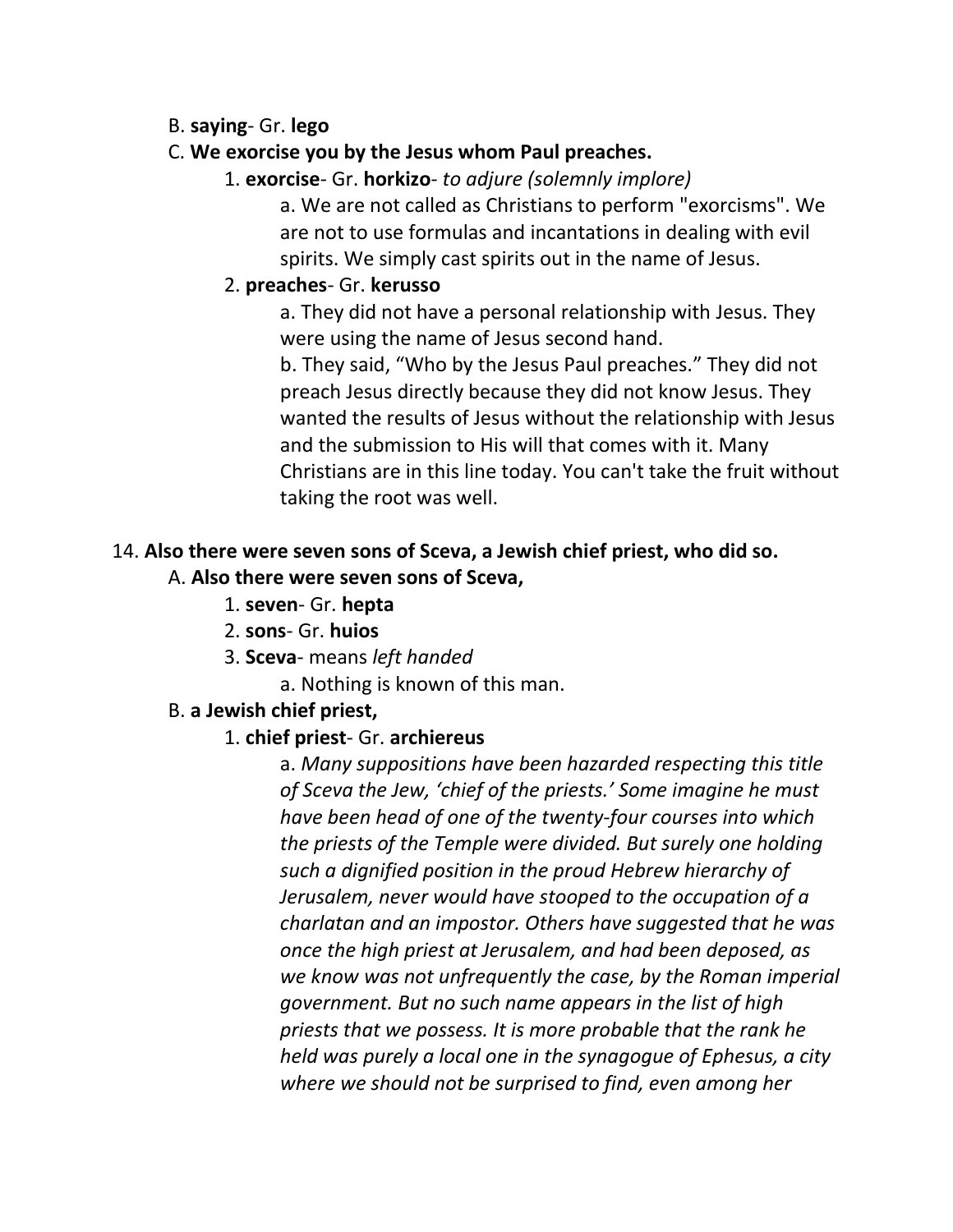*most distinguished citizens, dabblers in these occult arts*. - Popular Commentary

b. *Every town with a synagogue had a Sanhedrin of 23 members, if there were 120 Jews in the place; of three members, if there were fewer. Sceva was [probably] a member of the Sanhedrin at Ephesus* (CB).

## C. **who did so**

1. **did**- Gr. **poieo**

## 15. **And the evil spirit answered and said, "Jesus I know, and Paul I know; but who are you?"**

A. **And the evil spirit answered and said,**

1. **evil spirit**- Gr. **poneros pneuma**

- 2. **answered** Gr. **apokrinomai**
- 3. **said** Gr. **epo**

# B. **Jesus I know,**

1. **know**- Gr. **ginosko**- *to know by experience, suggesting a personal knowledge and recognition*

a. This evil spirit knew Jesus very well from experience!

# C. **and Paul I know,**

1. **know**- Gr. **epistami**- *to be acquainted with, to understand, to know about*

a. The evil spirit knew Jesus very well by experience and it was well acquainted with Paul.

# D. **but who are you?**

1. The evil spirit did not know or recognize these seven unbelievers who were working for the devil!

2. A believer is known in three realms- in heaven, on the earth, and by spirits under the earth [demons]. An unbeliever is not known in heaven or under the earth. Jesus will say to unbelievers- I never knew you. Mt. 7:23 Satan does not even know or acknowledge those working for Him!

## 16. **Then the man in whom the evil spirit was leaped on them, overpowered them, and prevailed against them, so that they fled out of that house naked and wounded.**

A. **Then the man in whom the evil spirit was leaped on them,**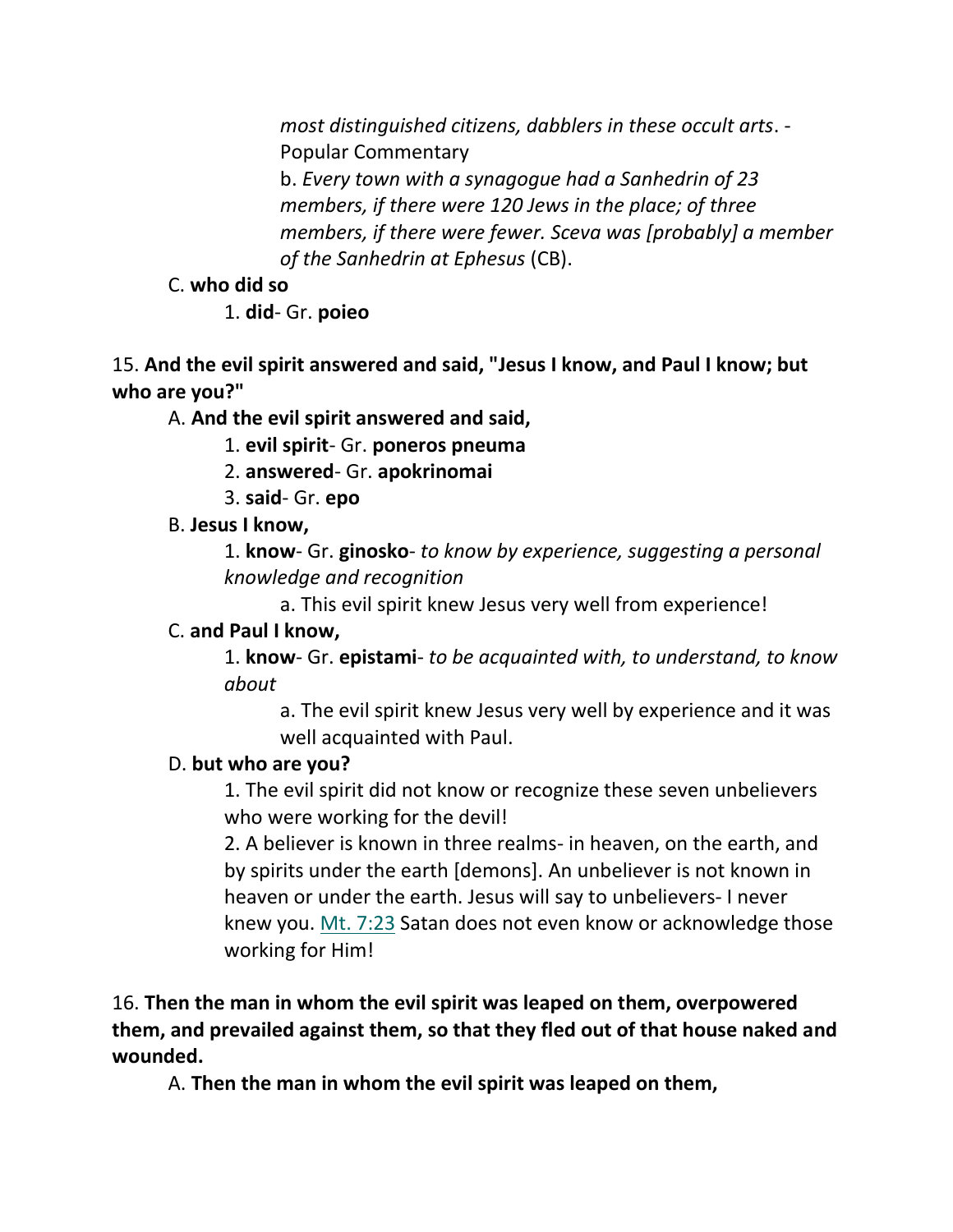- 1. **man** Gr. **anthropos**
- 2. **evil spirit** Gr. **poneros pneuma**
- 3. **leaped** Gr. **ephallomai** *to spring upon*

## B. **overpowered them,**

1. **overpowered**- Gr. **katakurieuo**- *to completely master* 

# C. **and prevailed against them,**

- 1. **prevailed** Gr. **ischuo** *to exercise force*
	- a. A demon is able to give a person super human strength.

b. As in the movies where you see one guy take out a whole room of bad guys, so it was with this demonized man. There was some real "Bruce Lee stuff" going on in that house that day to take down seven men!

# D. **so that they fled out of that house naked and wounded**

- 1. **fled out** Gr. **ekpheugo**
- 2. **house** Gr. **oikos**

# 3. **naked**- Gr. **gumnos**

a. It is a very thorough victory when you have stripped a person of their clothing after the conflict. All seven men left naked.

b. If we stand in our own strength, wisdom, and performance the enemy can defeat us and strip us bare. But if we stand in Jesus we can whip the enemy and he will run away naked!

# 4. **wounded**- Gr. **traumizo**

a. They were wounded and traumatized! We get the word "traumatize" from this Greek word!

b. Now, by the time the demonized man had whipped up on say about the fourth guy, I would have already left the building! However, since they were brothers they obviously were trying to help each other against the attack.

# 17. **This became known both to all Jews and Greeks dwelling in Ephesus; and fear fell on them all, and the name of the Lord Jesus was magnified.**

# A. **This became known both to all Jews and Greeks dwelling in Ephesus;**

# 1. **became known**- Gr. **gnostos**

a. Word travels fast!

- 2. **dwelling** Gr. **katoikeo**
- B. **and fear fell on them all,**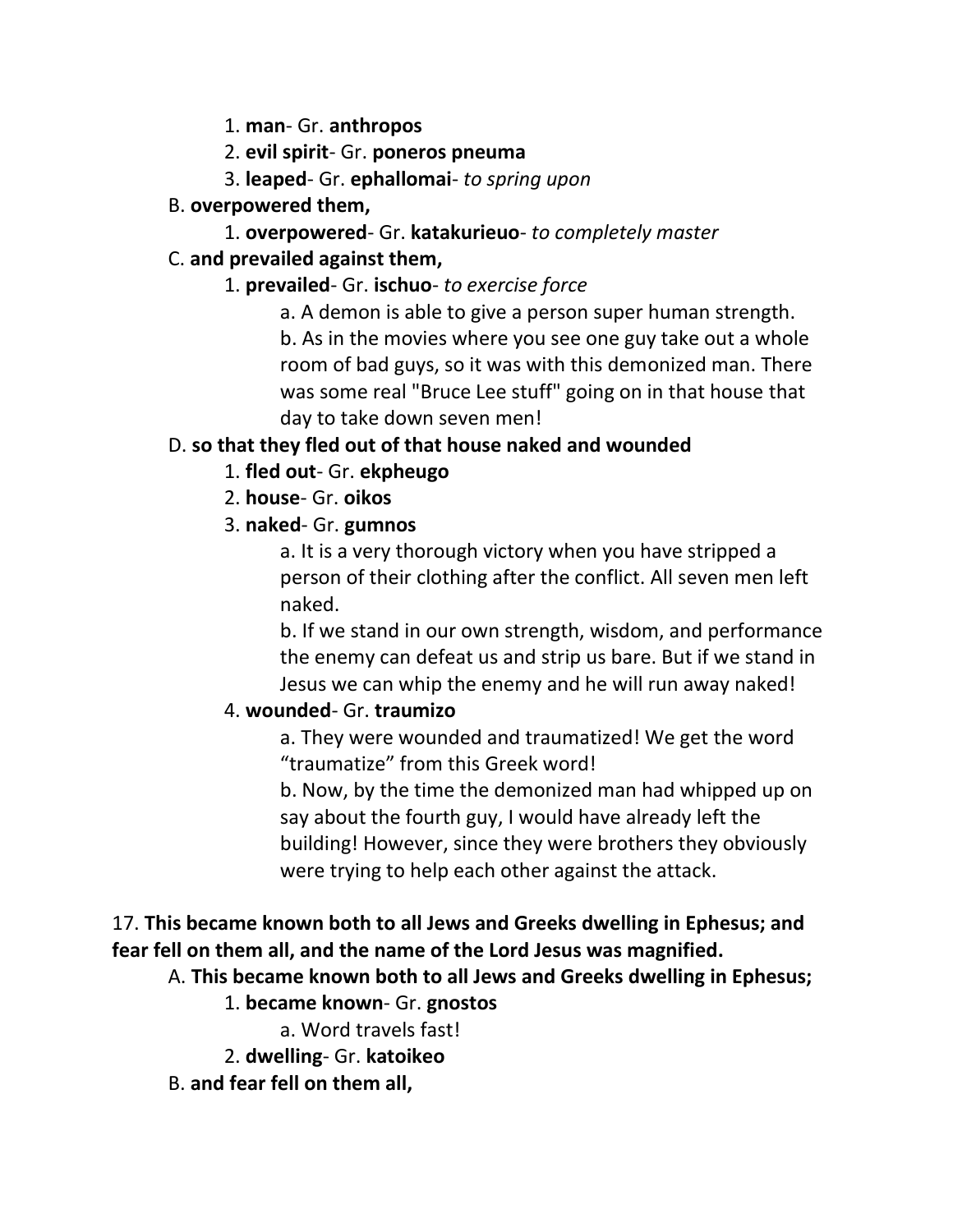#### 1. **fear**- Gr. **phobos**

a. This is the fear of God. We need this today in our churches and in our society. When there is a lack of the fear of the Lord, there will be wickedness prevalent.

#### 2. **fell-** Gr. **epipipto**

#### C. **and the name of the Lord Jesus was magnified**

#### 1. **name**- Gr. **onoma**

#### 2. **magnified**- Gr. **megaluno**

a. The name of the Lord Jesus can't be bigger than it already is, but it can be so in the estimation and eyes of people. We can get a better vision of Jesus to see Him as He truly is. b. Paul was not directly involved in this, but through this event the name of Jesus was magnified. This is what every Christian and especially minister should desire- that the name of Jesus be magnified. It is not important if we are directly involved in that process. We should not seek that our name be magnified. c. The fear of God will lead to God being glorified and magnified. Luk\_7:16

#### 18. **And many who had believed came confessing and telling their deeds.**

## A. **believed**- Gr. **pisteuo**

## B. **confessing**- Gr. **ekhomologeo**- *to acknowledge or (by implication of assent) agree fully, to confess in detail*

1. This word along with the Greek word for "telling" in this verse describes a **detailed** admission or acknowledgement. The usual word for "confess" is **homologeo** which is a more general word which means a general admission or acknowledgment. It is not detailed. The word **homologeo** is used in 1 John 1:9 which means in that context that if one generally admits and acknowledges they have sinned that God will forgive their sin. This is at salvation, not an ongoing enumeration of detailed sins. At salvation you admit and acknowledge you have sinned and are a sinner that needs salvation. Once you are saved you are cleansed from all unrighteousness once and for all by the blood of Jesus. Many teach that  $1$  John  $1:9$  means that we keep up a detailed confession of our sins to God in order to stay forgiven. This is not the case and is taken out of context and is not the correct use of the Greek word confess- **homologeo**. If we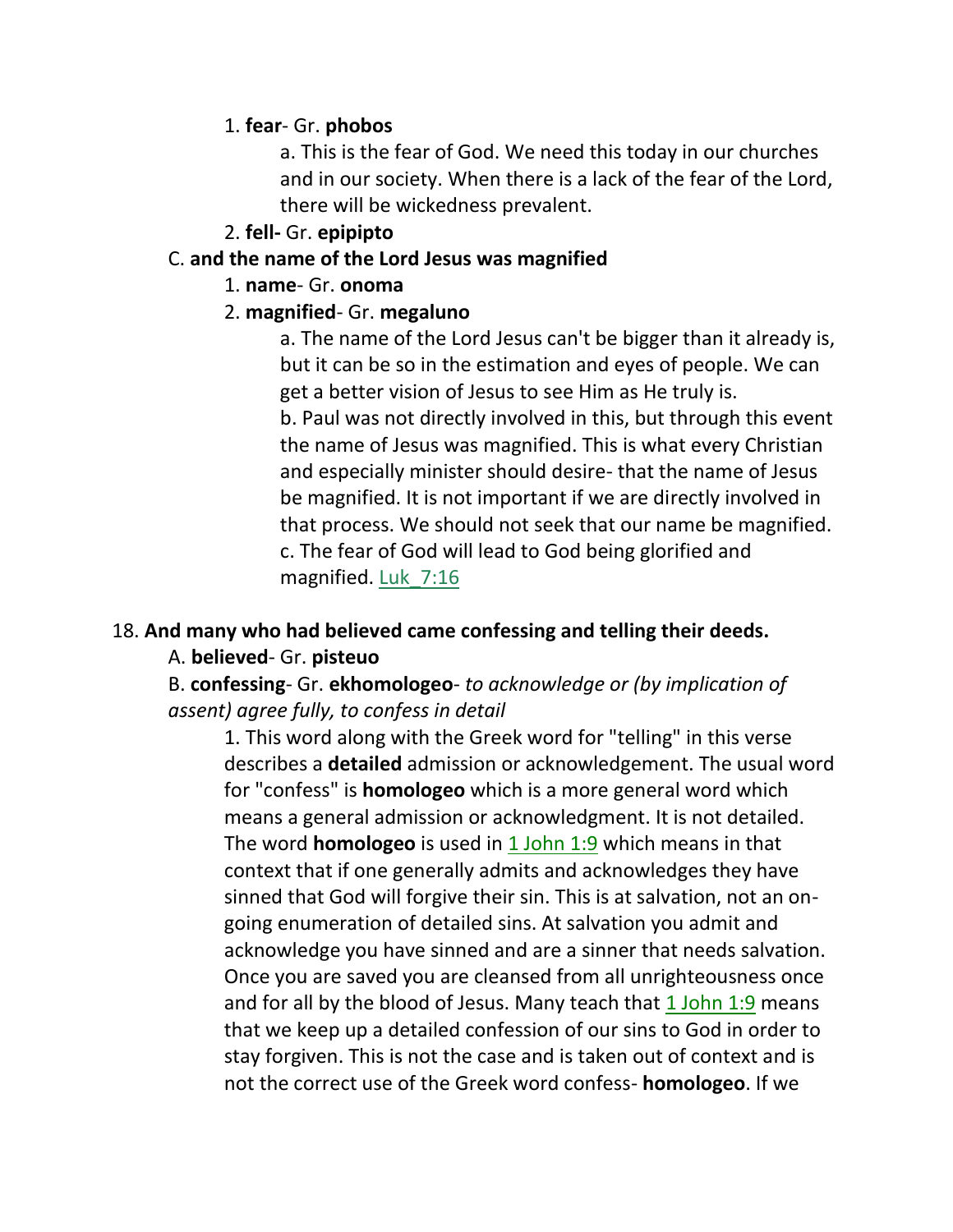were meant to give God an on-going detailed confession of our sins, then the word **ekhomologeo** would have been used.

2. The detailed confession of sins is the word **ekhomologeo**. This Greek word is used of those who came to John the Baptist confessing their specific sins. Mark 1:5 They gave the specific details to John. 3. Here we see that they came confessing their deeds. The word is **ekhomologeo**- detailing their sins.

- C. **telling** Gr. **anaggello** *to announce in detail*
- D. **deeds** Gr. **ergon**
	- 1. The wrongful deeds or sins.

19. **Also, many of those who had practiced magic brought their books together and burned** *them* **in the sight of all. And they counted up the value of them, and**  *it* **totaled fifty thousand** *pieces* **of silver.**

A. **Also,**

B. **many of those who had practiced magic brought their books together and burned them in the sight of all.**

1. **practiced**- Gr. **prasso**- *perform repeatedly* or *habitually*

a. This word speaks of a lifestyle not an occasional action.

2. **magic**- Gr. **periergos**- *It was also a standard term for black arts or magic. It pointed to the lengthy and various rituals involved in incantation ceremonies and the fastidiousness with which they were performed*.

a. *Denotes properly "those things that require care or skill," and was thus applied to the arts of "magic, jugglery, and sleight of hand" that were practiced so extensively in Eastern countries. That such arts were practiced at Ephesus is well known. The Ephesian letters, by which incantations and charms were supposed to be produced, were much celebrated. They seem to have consisted of certain combinations of letters or words, which, by being pronounced with certain intonations of voice, were believed to be effectual in expelling diseases, or evil spirits; or which, by being written on parchment and worn, were supposed to operate as amulets, or charms, to guard from evil spirits or from danger.* -Barnes Commentary

- 3. **brought together** Gr. **sumphero**
- 4. **books** Gr. **biblos**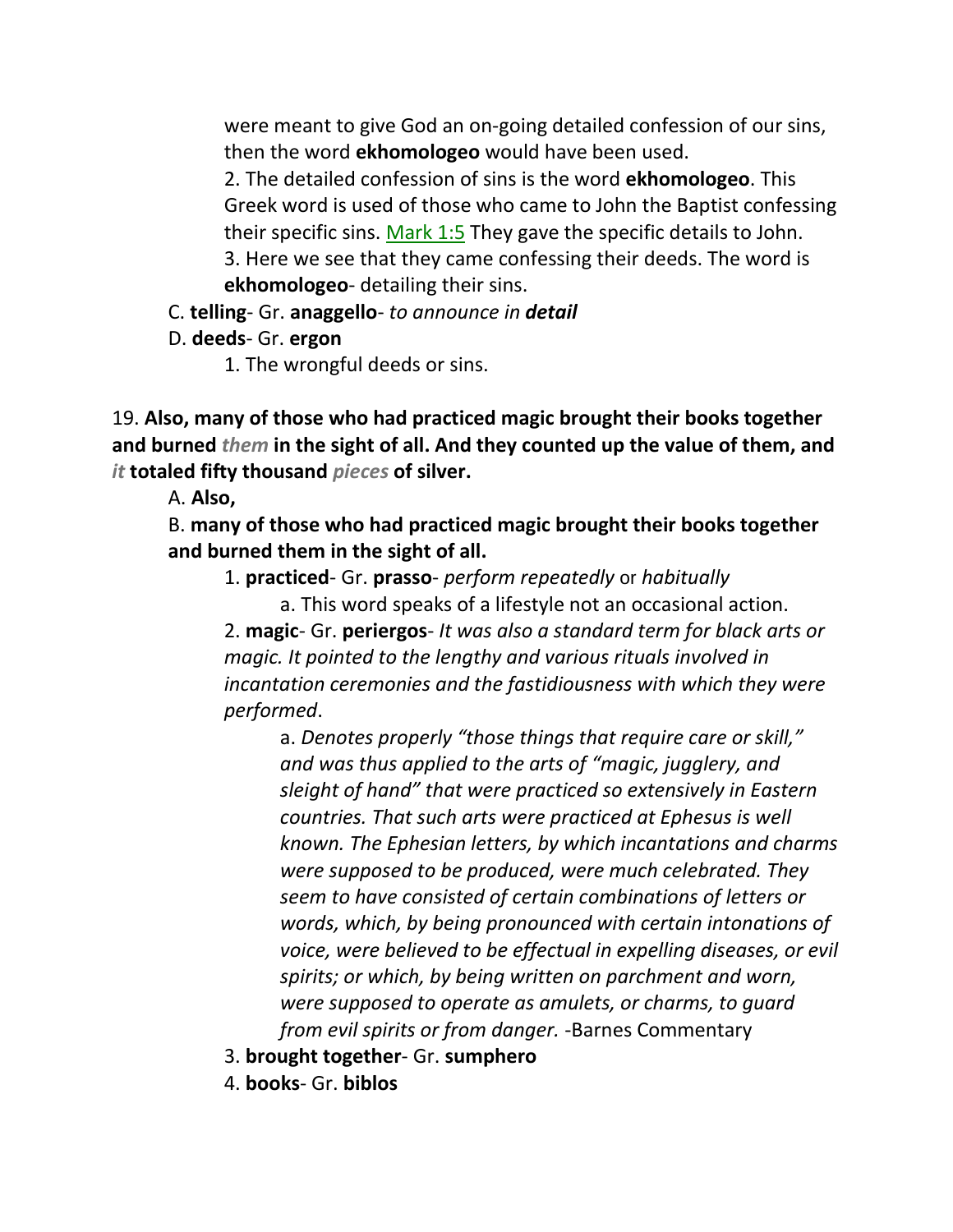a. They were convicted of their occultic lifestyle and brought their magic books that contained their incantations and completely destroyed them.

b. I remember when I came to the Lord during my college days there was a favorite author I had of which I had many books written by him. He was noted for writing horror stories. I felt led by the Lord to get rid of all of them. I threw them all away. My roommate at the time thought I was completely out of my mind and stupid to do that. I was throwing away hundreds of dollars, but I knew that I needed to get rid of them. I don't regret it one bit.

c. Is there something that you need to get rid of that is not pleasing to the Lord or that even is against Him and His nature?

#### 5. **burned**- Gr. **katakaio**- *to consume or burn completely*

a. This word means to burn completely. They could not come back later and retrieve their half-burned book. No, they were completely destroyed.

b. We need to completely destroy what is not of the Lord. We don't need to do this partially just to be able to retrieve it again later and resume our old ways.

6. **sight**- Gr. **enopion**

## C. **And they counted up the value of them,**

1. **counted**- Gr. **sumpsephizo**- *to calculate together, compute, reckon up*

#### 2. **value**- Gr. **time**

a. It is important what we value. The world values things that are an abomination to the Lord. Luke 16:15 We should not value what the world values.

#### D. **and it totaled fifty thousand pieces of silver**

- 1. **totaled** Gr. **heurisko** *found it*
- 2. **fifty thousand** Gr. **penta murias**

## 3. **silver**- Gr. **argurion**

a. If it was reckoned of Jewish silver than it would be about \$35,000 or if it was reckoned of Greek silver this would be around \$10,000 today.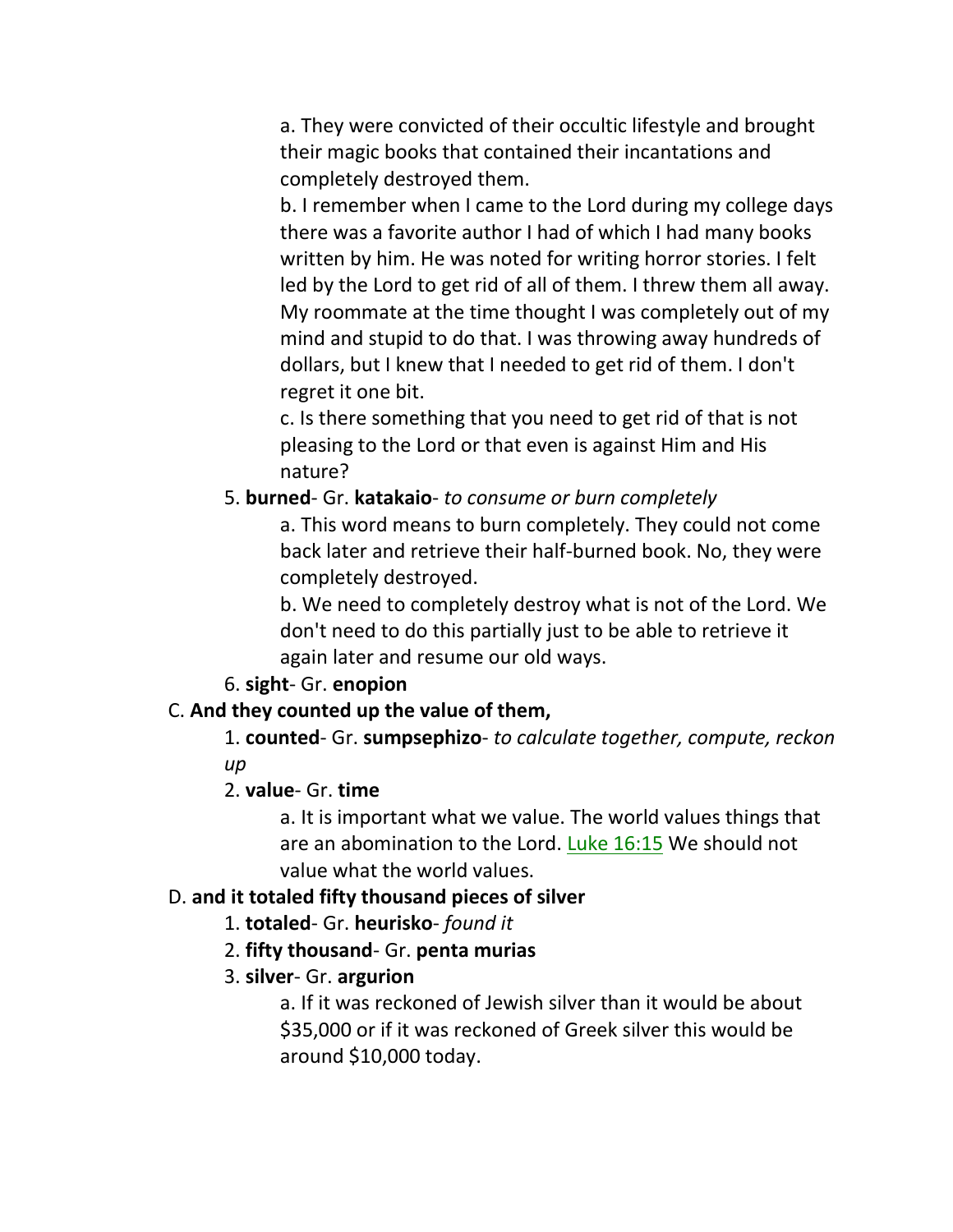## 20. **So the word of the Lord grew mightily and prevailed.**

- A. **word** Gr. **logos**
- B. **Lord** Gr. **kurios**
	- 1. The Lord Jesus.
- C. **grew** Gr. **auxano**

1. This is the end result of all true signs and wonders. They will point to and facilitate the spread of the Word of God. Acts 12:24

D. **mightily**- Gr. **kata kratos**- *according to or in regards to ruling power*

1. When the Word of God is received, believed, and acted upon it asserts ruling power.

E. **prevailed**- Gr. **ischuo**- *had force or impact*

1. This wording was used of the flood of Noah. It says the waters grew mightily upon the earth and prevailed. Gen. 7:18 Likewise, it has been prophesied that the knowledge of the Lord will cover the earth as the waters cover the seas. Is. 11:9

# 21. **When these things were accomplished, Paul purposed in the Spirit, when he had passed through Macedonia and Achaia, to go to Jerusalem, saying, "After I have been there, I must also see Rome."**

- A. **When these things were accomplished,**
	- 1. **accomplished** Gr. **pleroo**

# B. **Paul purposed in the Spirit,**

- 1. **purposed** Gr. **tithemi** *to place or set*
- 2. **Spirit** Gr. **pnema**

a. This should be a lower case "s" not a capital "S". This was not the Holy Spirit but his own spirit. This was his own deep desire, not a direction from the Holy Spirit. How do we know this? Because Paul will be told **not to go to Jerusalem through the Spirit** later on. Acts 21:4 God does not vacillate or change His mind!

- C. **when he had passed through Macedonia and Achaia,**
	- 1. **passed through** Gr. **dierchomai**
	- 2. **Macedonia**
		- a. The region of Philippi and Thessalonica.
	- 3. **Achaia**
		- a. The region of Corinth.
- D. **to go to Jerusalem,**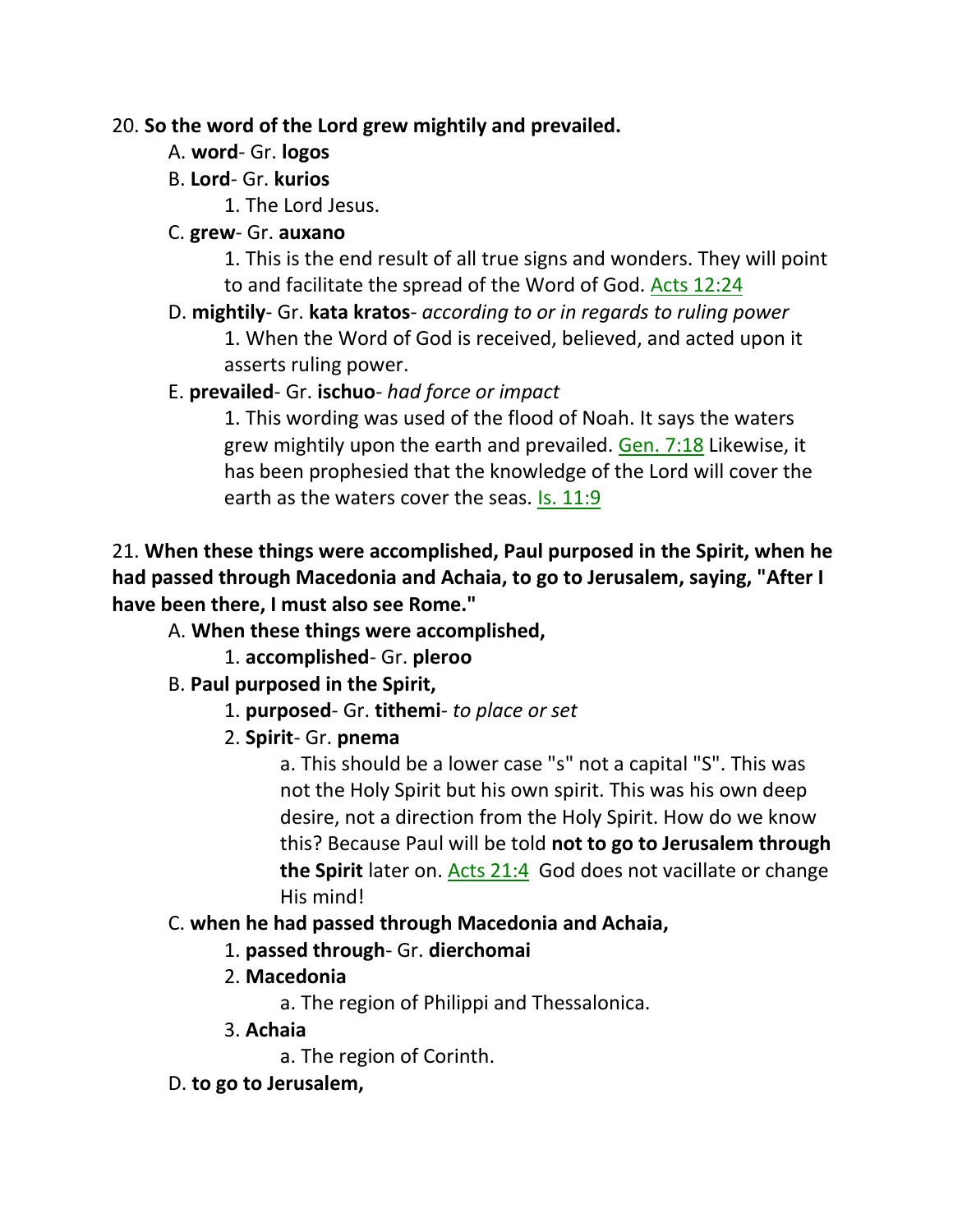#### 1. **Jerusalem**

a. Paul's ministry was not in Jerusalem. Paul had taken up offerings to minister to the Jews in Jerusalem.

b. After Paul got saved he was in the temple and the Lord told him to depart from Jerusalem because his testimony about Jesus would not be received. Acts 22:18 He told Paul to go to the Gentiles. God did not change His mind! Often we think we can get God to change His mind. So what changed now? Nothing! They would have not received it then and they did not receive it now! They almost killed him and he never even got to speak of Jesus' death and resurrection!

- E. **saying** Gr. **lego**
- F. **After I have been there,**

1. **been**- Gr. **ginomai**

G. **I must also see Rome**

- 1. **see** Gr. **eido**
- 2. **Rome**

a. Paul had two things drawing on him at this time. One was a strong natural desire to minister to the Jews in Jerusalem. The other was a leading from the Lord to go minister to the Gentiles in Rome.

b. Paul would see Rome but it would be after an all expense cruise to Rome as a prisoner in chains!

## 22. **So he sent into Macedonia two of those who ministered to him, Timothy and Erastus, but he himself stayed in Asia for a time.**

#### A. **So he sent into Macedonia two of those who ministered to him,**

## 1. **sent**- Gr. **apostello**

- 2. **Macedonia**
	- a. To the churches in Philipp and Thessalonica.
- 3. **two** Gr. **duo**
- 4. **ministered** Gr. **diakoneo** *to serve*

a. Timothy did not start out being an apostle or a pastor. He started serving in another man's ministry. That is God's way. If you have not been faithful in what is another man's, who will entrust you with your own. The answer is no one, even God!

B. **Timothy and Erastus,**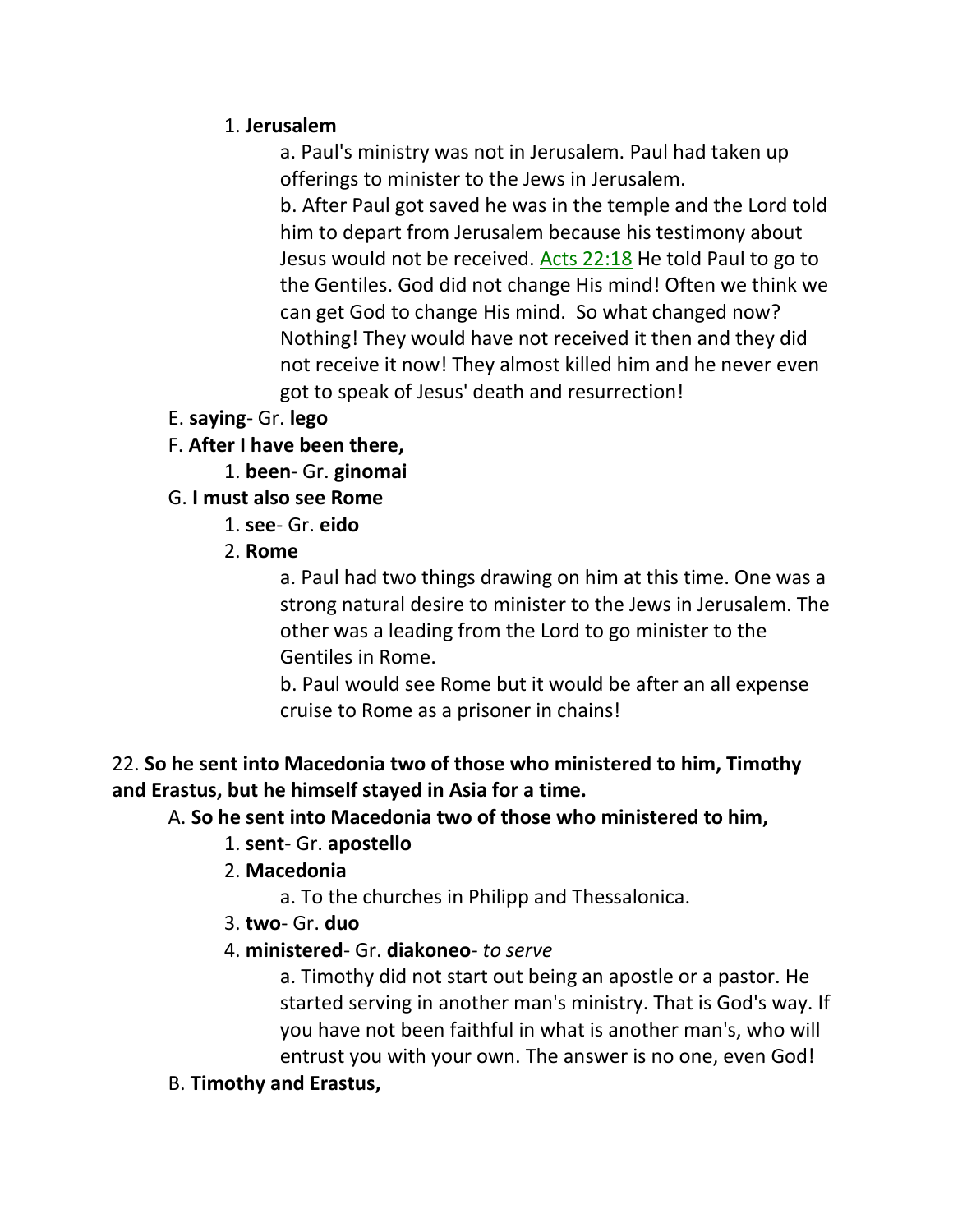- 1. **Timothy** means *one who honors God*
- 2. **Erastus** means *lovely*

a. *Erastus was chamberlain of Corinth* (Rom\_16:23), *or, more properly, the treasurer of the city (see the notes on that place), and he was, therefore, a very proper person to be sent with Timothy for the purpose of making the collection for the poor at Jerusalem. Paul had wisdom enough to employ a man accustomed to monied transactions in making a collection. On this collection his heart was intent, and he afterward went up with it to Jerusalem.* -Barnes Commentary

b. Timothy means "one who honors God" and Erastus means "lovely". We are to love every Christian but it is much more pleasurable to love those who honor God and are lovely. We are to love everyone, but you should choose carefully those you work well with in a ministry partnership.

c. Paul always worked in the context of a team. It made him much more productive than if he had worked alone.

d. Jesus worked in the context of a team. If he did so, I think it is wise to do the same!

#### C. **but he himself stayed in Asia for a time**

- 1. **stayed** Gr. **epecho** *to check, delay, stop, stay*
	- a. This word implies that he was delayed due to some reason that needed his attention.
- 2. **Asia**
- 3. **time** Gr. **chronos**

#### 23. **And about that time there arose a great commotion about the Way.**

#### A. **time**- Gr. **kairos**- **season, time period**

1. What time was this? It was the time in which Paul stayed in Asia when his companions had left for Macedonia and Achaia. It is evident that Paul was feeling it was time to leave. He was being pulled with a desire to go minister to the Jews in Jerusalem, but also his need to go to Rome, but he still stayed where he was. Instead of going himself he sent others. It was at this time his peaceful stay at Ephesus ended. I think it is quite possible the Lord was indicating to Paul that it was time for him to leave but Paul still stayed. If he would have left with Timothy and Erastus he would have avoided a very dangerous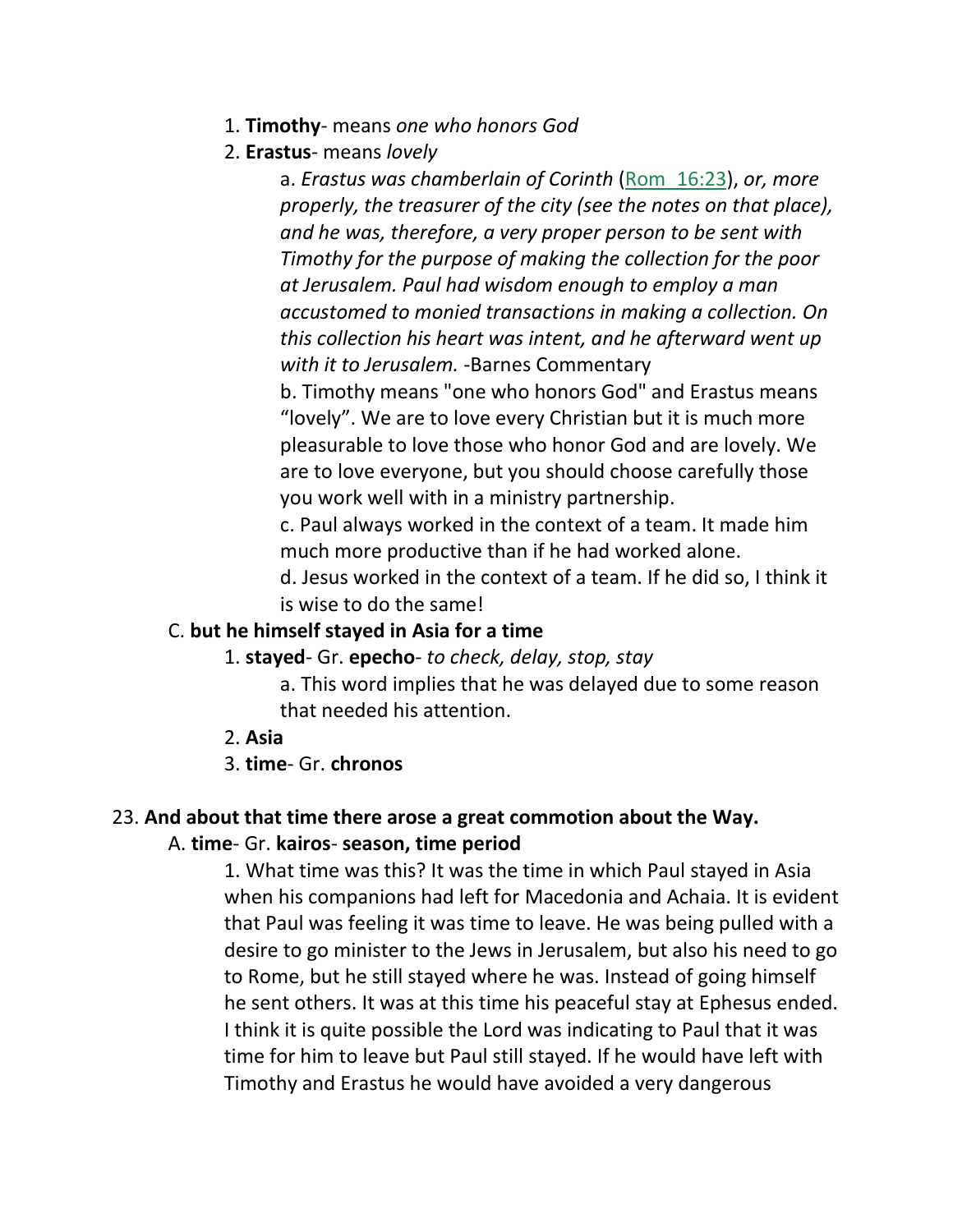situation in which he almost lost his life. Paul mentioned this dangerous time later in the book 2 Corinthians. 2 Cor. 1:8-9 2. God's protection coincides with being where He has called you and directed you to be. Much harm happens when we neglect or reject the inward witness and leading of the Lord.

B. **great**- Gr. **ou oligos**- *no small*

C. **commotion**- Gr. **tarachos**- *agitation, commotion, consternation, terror, excitement, tumult, public contention*

1. We will see the cause of this in the verses to come.

## D. **way**- Gr. **hodos**

1. Christianity was called "the Way". Jesus Christ is the Way to salvation- not many ways, but THE Way.

## 24. **For a certain man named Demetrius, a silversmith, who made silver shrines of Diana, brought no small profit to the craftsmen.**

## A. **For a certain man named Demetrius,**

1. **certain man**

a. As we have seen through our study in the book of Acts, the phrase "a certain man" refers to an unbeliever. Believers in acts are referred to as "a certain disciple". This man was certainly an unbeliever.

# 2. **Demetrius**- means *belonging to corn or Ceres*

a. It appears this man came to the faith later under the apostle's John's ministry in this same city of Ephesus. John says of him that he had a good testimony with all.  $3$  John 1:12

## B. **a silversmith,**

1. **silversmith**- Gr. **argurokopos-** *to work with silver*

# C. **who made silver shrines of Diana,**

# 1. **silver**- Gr. **argureos**- *made of silver*

# 2. **shrines**- Gr. **naos**- *temple*

a. These were small silver replicas of the temple of Diana.

b. Ephesus was the Las Vegas of the day where people came to have fun and enjoy the darker pleasures of life. To commemorate their trip as a memento people would by a little silver shrine of the temple of Diana to remember the pleasures they found within it during their stay. People would pay to have sex with the temple prostitutes there. As an idol, these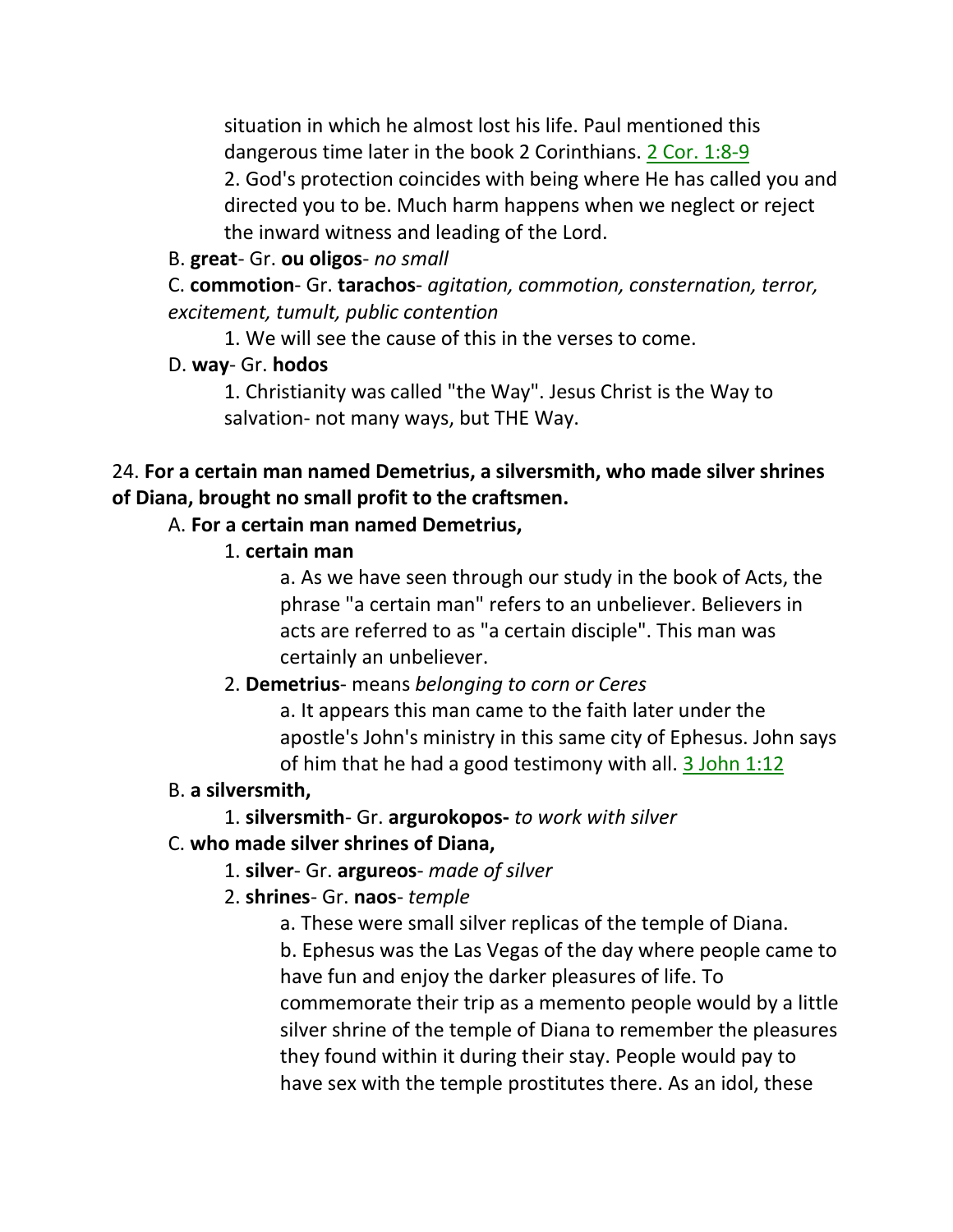were probably worshipped in the home of those who bought them.

c. *It is generally known that the temple of Diana at Ephesus was deemed one of the seven wonders of the world, and was a most superb building. It appears that the silver shrines mentioned here were small portable representations of this temple, which were bought by strangers as matters of curiosity, and probably of devotion. If we can suppose them to have been exact models of this famous temple, representing the whole exterior of its magnificent workmanship, which is possible, they would be held in high estimation, and probably become a sort of substitute for the temple itself, to worshippers of this goddess who lived in distant parts of Greece. The temple of Diana was raised at the expense of all Asia Minor, and yet was two hundred and twenty years in building, before it was brought to its sum of perfection. It was in length 425 feet, by 220 in breadth; and was beautified by 127 columns, which were made at the expense of so many kings; and was adorned with the most beautiful statues. To procure himself an everlasting fame, Erostratus burned it to the ground the same night on which Alexander the Great was born. It is reported that Alexander offered to make it as magnificent as it was before, provided he might put his name on the front; but this was refused. It was afterwards rebuilt and adorned, but Nero plundered it of all its riches. This grand building remains almost entire to the present day, and is now turned into a Turkish mosque. See an account of it in Montfaucon, Antiq. Expliq. vol. ii., with a beautiful drawing on plate vi., No. 20. See also Stuart's Athens. There were also pieces of silver struck with a representation of the temple of Minerva on one side: many coins occur in the reigns of the first Roman emperors, where temples, with idols in the porch, appear on the reverse; and several may be seen in Muselius, in the reigns of Trajan, Adrian, Antoninus Pius, etc. A beautiful representation of the temple of Diana at Ephesus may be seen on a medal engraved by Montfaucon, in his Antiq. Expliq. Suppl. vol. ii. plate 33. It has eight Doric columns in front, which Pliny says were sixty*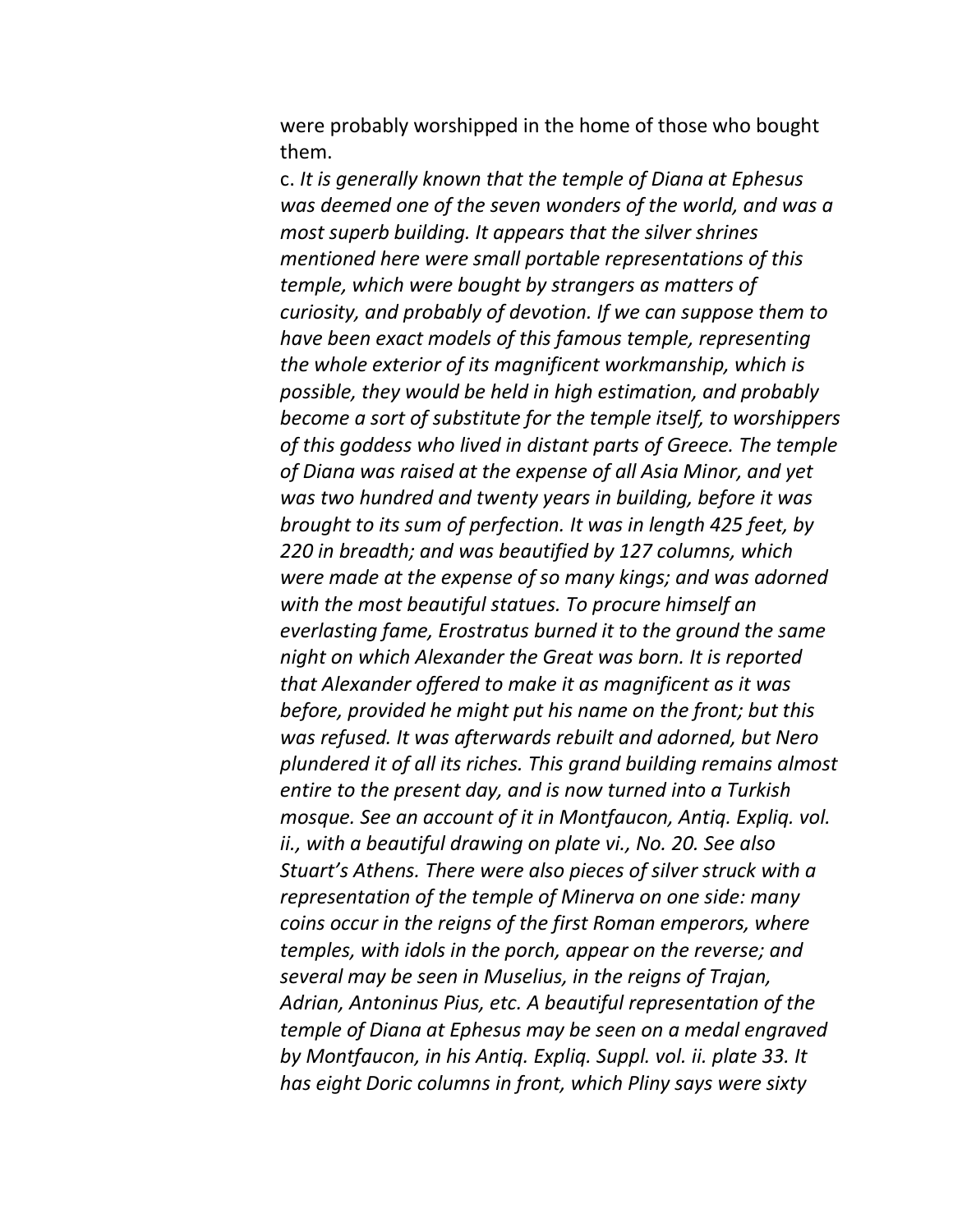*feet in length. In the entrance, the figure of Diana is represented with a sort of tower upon her head; her arms are supported by two staves; at her feet are represented two stags with their backs towards each other. The sun is represented on the right side of her head, and the moon as a crescent on the left.* -Clarke Commentary

3. **Diana**- means *perfect light*

a. *This was a celebrated goddess of the pagan, and one of the twelve superior deities. In the heavens she was Luna, or Meui (the moon); on earth, Diana; and in hell, Hecate. She was sometimes represented with a crescent on her head, a bow in her hand, and dressed in a hunting habit; at other times with a triple face, and with instruments of torture. She was commonly regarded as the goddess of hunting. She was also worshipped under the various names of Lucina, Proserpine, Trivia, etc. She was also represented with a great number of breasts, to denote her as being the fountain of blessings, or as distributing her benefits to each in their proper station. She was worshipped in Egypt, Athens, Cilicia, and among pagan nations generally; but the most celebrated place of her worship was Ephesus, a city especially dedicated to her*. -Barnes **Commentary** 

b. Diana means "perfect light". The enemy will always try to copy and mimic the one and true God, who is the One and only perfect light!

#### D. **brought no small profit to the craftsmen**

- 1. **brought** Gr. **parecho** *present, afford*
- 2. **small** Gr. **oligos**
- 3. **profit** Gr. **ergasia** *a living, a means of one's work and wages* a. These men made their living by making and selling silver images to tourists. They were in the merchandise business.
- 4. **craftsmen** Gr. **technites** *artisan, tradesman, technician*

25. **He called them together with the workers of similar occupation, and said: "Men, you know that we have our prosperity by this trade.**

A. **He called them together with the workers of similar occupation,**

1. **called together**- Gr. **sunathroizo**- *to hoard, gather*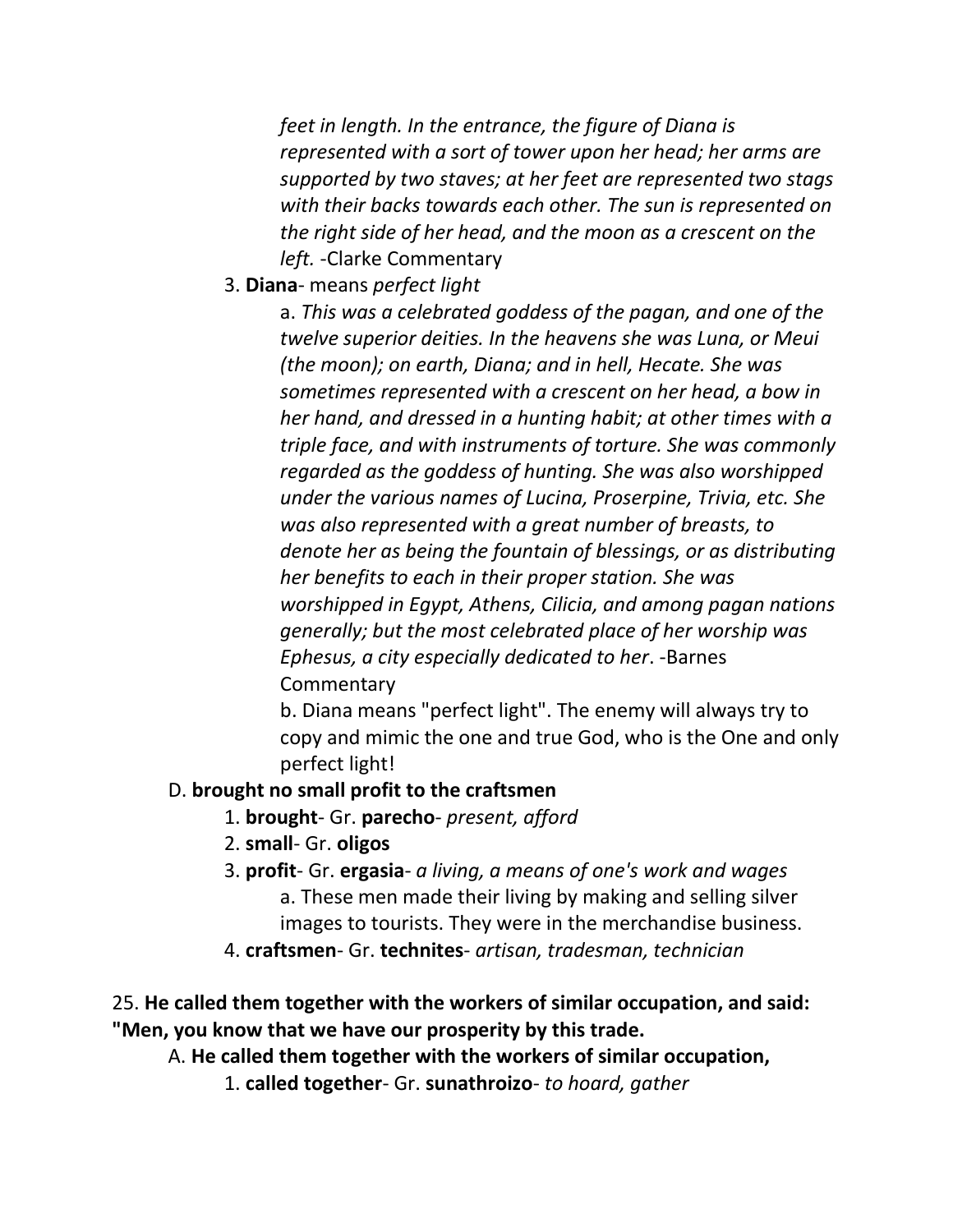a. Those who have rebellion in their heart will always try to get others on their side because they are weak and insecure and they know there is strength in numbers.

#### 2. **workers**- Gr. **ergates**

3. **similar occupation**- Gr. **toioutos**- *such ones*

a. Those who also made images for sale.

B. **and said,**

1. **said**- Gr. **epo**

C. **Men**- Gr. **aner**- *males*

#### D. **you know that we have our prosperity by this trade**

- 1. **know** Gr. **epistamai** *to understand*
- 2. **prosperity** Gr. **euporia** *riches, means, wealth*

a. Religion has been a big money maker. 1 Tim. 6:5

b. In the middle ages the religious church made religion into a huge money making scheme. They sold indulgences and relics for great sums of money.

3. **trade**- Gr. **ergasia**- *living, livelihood*

a. At the root of religion is the love of money. If you start touching someone's money they will turn ugly.

26. **Moreover you see and hear that not only at Ephesus, but throughout almost all Asia, this Paul has persuaded and turned away many people, saying that they are not gods which are made with hands.**

#### A. **Moreover you see and hear that not only at Ephesus,**

1. **see**- Gr. **theoreo**- *to be a spectator, to gaze on, contemplate; to behold, view with interest and attention, to contemplate mentally, consider*

a. Please see the order here. **See and hear**. The gospel is not something that is just heard but it is something to see in manifestation. There was something that could be seen happening not just heard because of the preaching of the Word of God and the gospel.

b. People should see in us the fruit of the gospel.

c. Paul believed in show and tell! Acts 20:20- *And how I kept back nothing that was profitable unto you, but have shewed you, and have taught you publickly, and from house to house, KJV*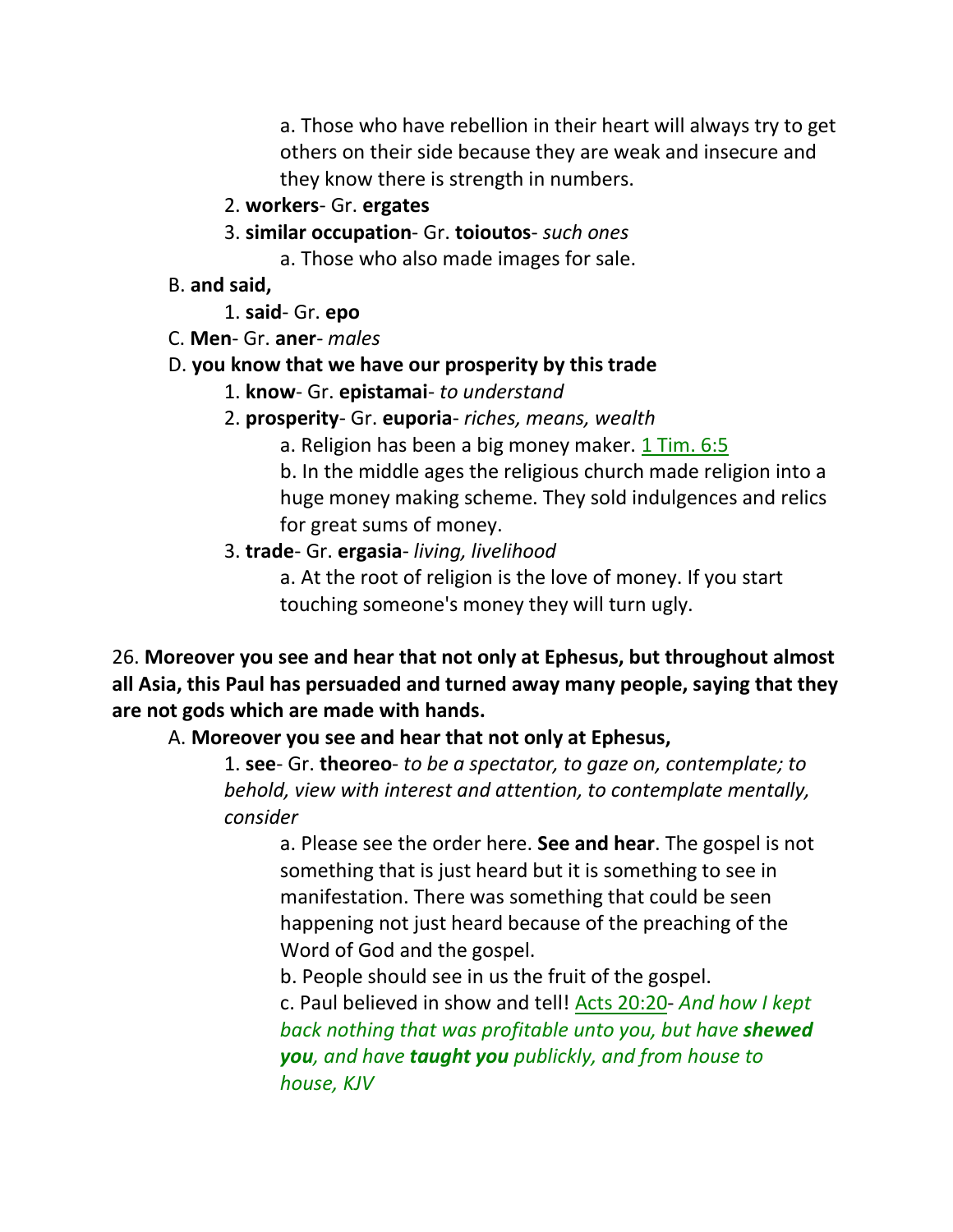#### 2. **hear**- Gr. **akouo**

a. Faith comes by hearing.

3. **Ephesus**

## B. **but throughout almost all Asia,**

1. **Asia**

a. If one man could impact an entire region of the world, then what is up with our church today and our lack of influence in turning the Great Commission into the Great Fulfillment?

# C. **this Paul has persuaded and turned away many people,**

# 1. **persuaded**- Gr. **pisteuo**

a. The word faith comes from the Greek word which means to persuade.

2. **turned away-** Gr. **methistemi**- *to cause a change of position; to remove, transport, to transfer, met. to cause to change sides*

a. They were turned away from lies and the enemy! The world calls down up and up down. They call light dark and dark light. They are backwards but think they are right.

b. They changed sides from the wrong side to the right side, but here Demetrius thinks they were on the right side and those who listened to Paul went to the wrong side.

3. **people**- Gr. **ochlos**

# D. **saying that they are not gods which are made with hands**

- 1. **saying** Gr. **lego**
- 2. **gods** Gr. **theos**

a. There is only one God. There are no such thing as other gods. They are either fabrications or demons. 1 Cor. 8:4

- 3. **made** Gr. **poieo**
- 4. **hands** Gr. **cheir**

a. How can hands made by God make a god? The heavens themselves can't contain God. This means the universe in all its vast dimensions can't contain God! 2 Chron. 6:18

27. **So not only is this trade of ours in danger of falling into disrepute, but also the temple of the great goddess Diana may be despised and her magnificence destroyed, whom all Asia and the world worship."**

A. **So not only is this trade of ours in danger of falling into disrepute,**

1. **trade**- Gr. **meros**- *portion, part*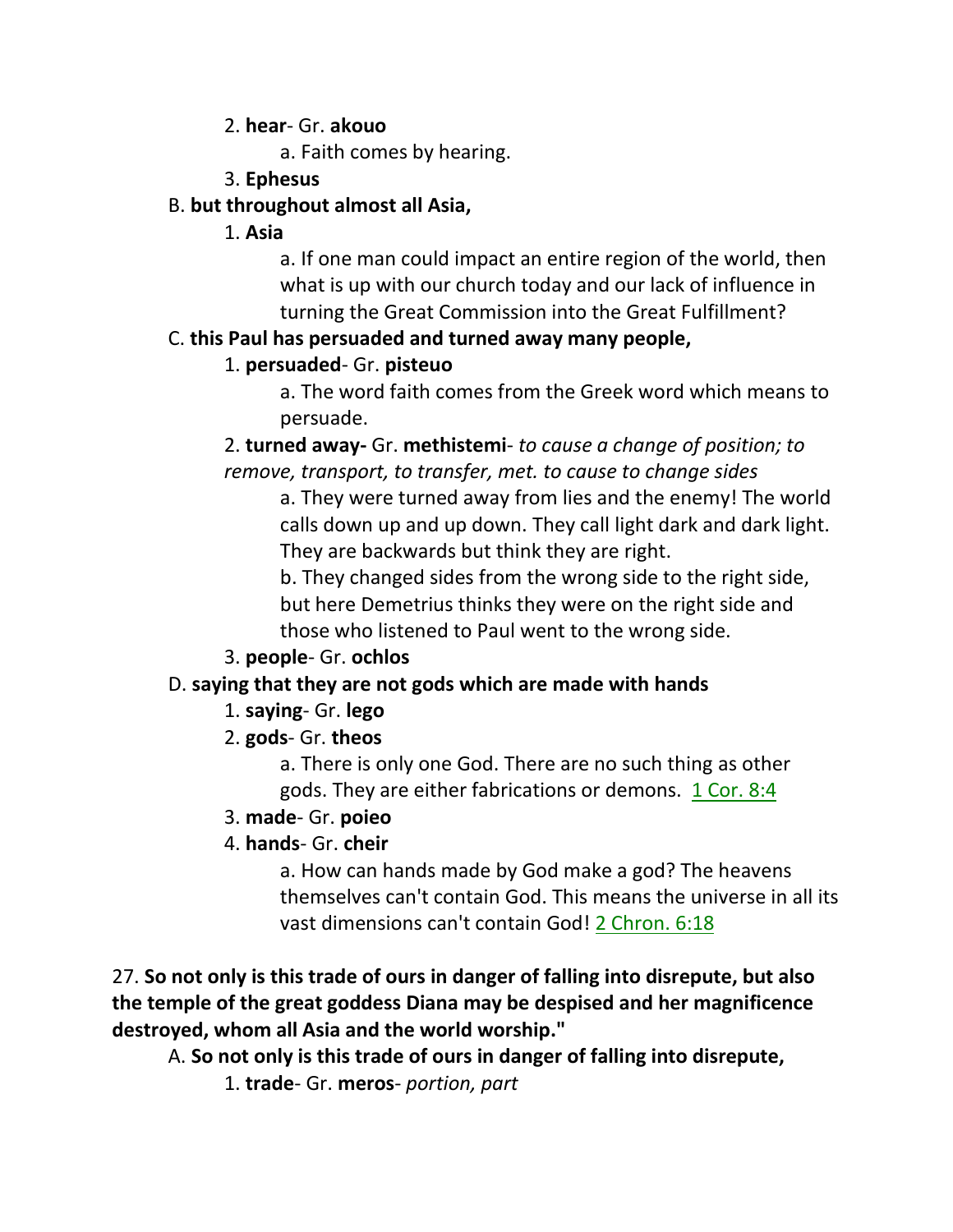a. They were concerned that their part of the money that the temple brought in would be cut off. Notice, that this was mentioned first before the concern for the great name and reputation of Diana!

2. **danger**- Gr. **kinduneuo**- *to be in jeopardy, to be in danger, to put in peril*

3. **falling into disrepute-** Gr. **erchomai eis apelegmos**- *come unto censure, repudiation of a thing shown to be worthless*

B. **but also the temple of the great goddess Diana may be despised and her magnificence destroyed,**

1. **temple**- Gr. **hieron**

a. The despising of the temple of Diana would hurt their business, because they made image replicas of the temple.

b. *This temple, so celebrated, was regarded as one of the seven wonders of the world. It was 220 years in building before it was brought to perfection. It was built at the expense of all Asia Minor. The original object of worship among the Ephesians was a small statue of Diana, made of wood, but of what kind of wood is unknown. Pliny says that the temple was made of cedar, but that it was doubtful of what kind of wood the image was made. Some have said that it was of ebony. Mucian, who was three times consul, says that the Image was made of vine, and was never changed, though the temple was rebuilt seven times (Pliny, 16:79). See Vitruvius, ii. 9. It was merely an Egyptian hieroglyphic, with many breasts, representing the goddess of Nature - under which idea Diana was probably worshipped at Ephesus. Since the original figure became decayed by age, it was propped up by two rods of iron like spits, which were carefully copied in the image which was afterward made in imitation of the first. A temple, most magnificent in structure, was built to contain the image of Diana, which was several times built and rebuilt. The first is said to have been completed in the reign of Servius Tullius, at least 570 b.c. Another temple is mentioned as having been designed by Ctesiphon, 540 years before the Christian era, and which was completed by Daphnis of Miletus and a citizen of Ephesus. This temple was partially destroyed by fire on the very*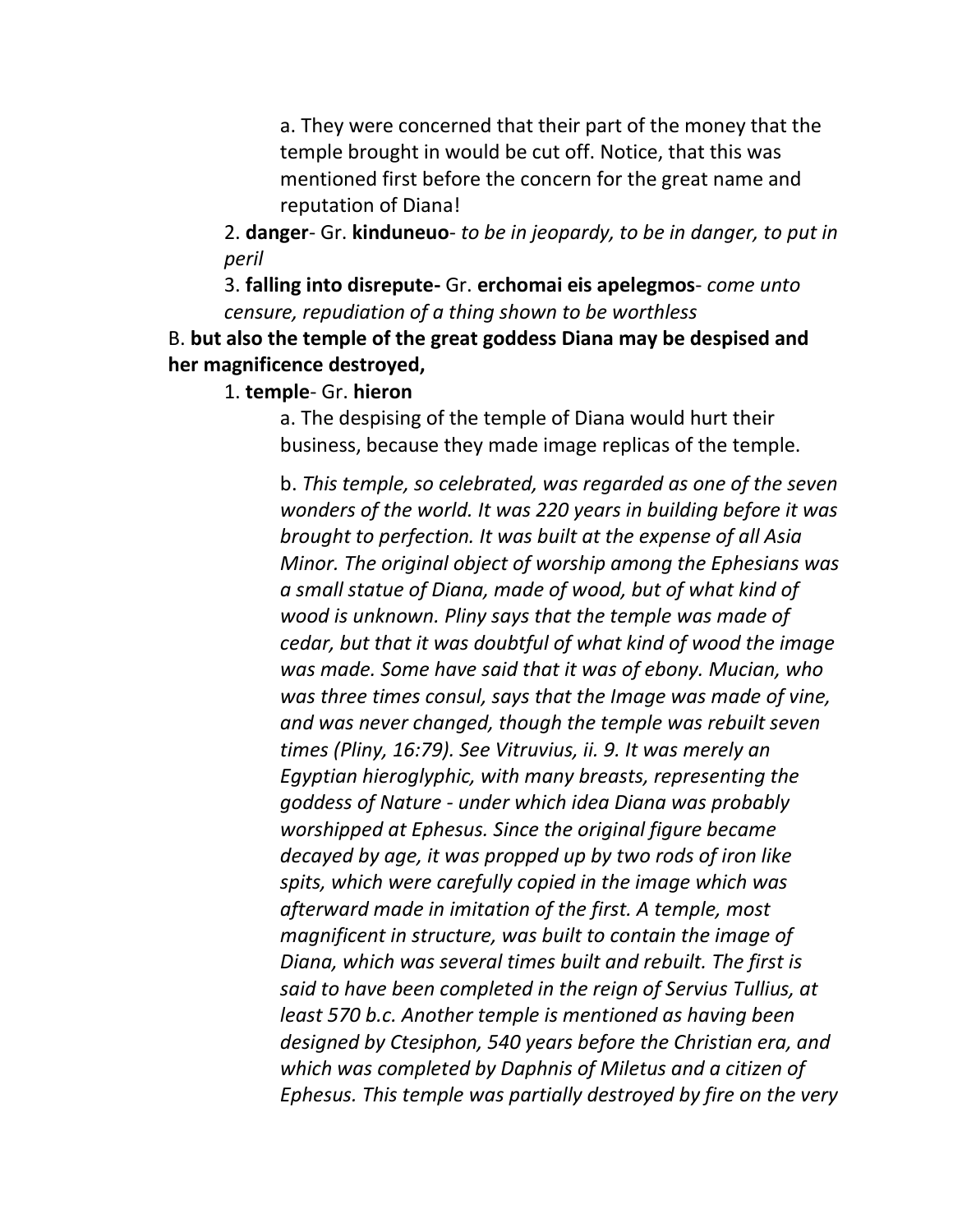*day on which Socrates was poisoned, in 400 b.c., and again in 356 b.c., by the philosopher Herostratus, on the day on which Alexander the Great was born. He confessed, upon being put to the torture, that the only motive he had was to immortalize his name. The four walls, and a few columns only, escaped the flames. The temple was repaired, and restored to more than its former magnificence, in which, says Pliny (lib. xxxvi. c. 14), 220 years were required to bring it to completion. It was 425 feet in length, 220 in breadth, and was supported by 127 pillars of Parian marble, each of which was 60 feet high. These pillars were furnished by as many princes, and 36 of them were curiously carved, and the rest were finely polished. Each pillar, it is supposed, with its base, contained 150 tons of marble. The doors and panelling were made of cypress wood, the roof of cedar, and the interior was rendered splendid by decorations of gold, and by the finest productions of ancient artists. This celebrated edifice, after suffering various partial demolitions, was finally burned by the Goths, in their third naval invasion, in 260 a.d. Travelers are now left to conjecture where its site was. Amidst the confused ruins of ancient Ephesus, it is now impossible to tell where this celebrated temple was, once one of the wonders of the world. "So passes away the glory of this world." See the Edinburgh Encyclopedia's "Ephesus" also Anacharsis' Travels, vol. vi. p. 188; Ancient Universal Hist., vol. vii. p. 416; and Pococke's Travels. -Barnes Commentary*

- 2. **great** Gr. **megas**
- 3. **goddess** Gr. **thea**
- 4. **Diana** means *perfect light*
- 5. **despised** Gr. **eis oudeis logizomai** *come to no account*
- 6. **magnificence** Gr. **megaleiotes** *majesty, magnificence, glory*
- 7. **destroyed** Gr. **kathaireo** *to take or pull down*

a. Those in religion don't think straight. If Diana was so great and powerful then why was Demetrius so concerned that she would be repudiated, made of no account, and her glory destroyed? That sounds like a pretty weak god! b. We should not be concerned about God being destroyed by what people do against Him. He can handle Himself! He has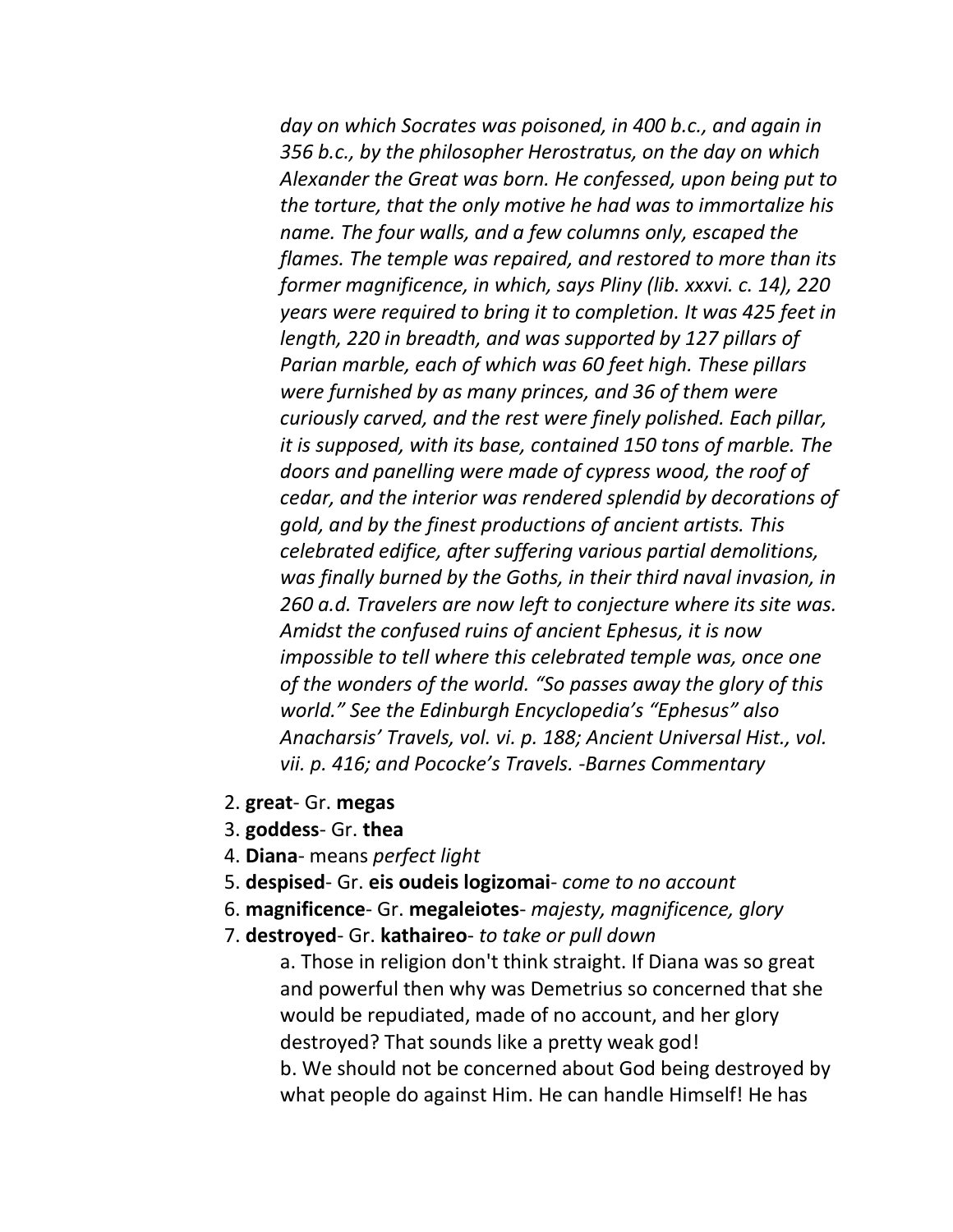had much more stiffer competition than measly little men come against Him. Satan and His host came against God once and God knocked him to the earth as fast as a lightning strike! c. God will never be pulled down from His throne, but He has the power to pull down anyone or anything that exalts themself or itself against Him. 2 Cor. 10:5

## C. **whom all Asia and the world worship**

1. **world**- Gr. **oikoumene**- *the inhabited world*

2. **worship**- Gr. **sebomai**

## 28. **Now when they heard** *this,* **they were full of wrath and cried out, saying, "Great** *is* **Diana of the Ephesians!"**

# A. **Now when they heard this,**

1. **heard**- Gr. **akouo**

a. Faith comes by hearing, but so does fear and anger.

# B. **they were full of wrath and cried out,**

1. **full**- Gr. **pleres**

2. **wrath**- Gr. **thumos**- *passion*

a. One man stirred up a group which would then spread to the whole city. I am reminded by what James said, that the tongue is like a small spark that can end up burning down an entire forest! James 3:5

3. **cried out**- Gr. **krazo**- *to croak, shriek, or scream*

C. **saying**- Gr. **lego**

# D. **Great is Diana of the Ephesians**

# 1. **Great**- Gr. **megas**

a. Again, if she was so great, then why did she need to be protected from Paul?

# 2. **Diana**

# 3. **Ephesians**

a. There were different versions of Diana in different places.

b. *The Ephesian Diana is represented in some statues all covered with breasts, from the shoulders down to the feet; and in others from the breast to the bottom of the abdomen; from which we find that she was widely different from Diana the huntress*. -UCRT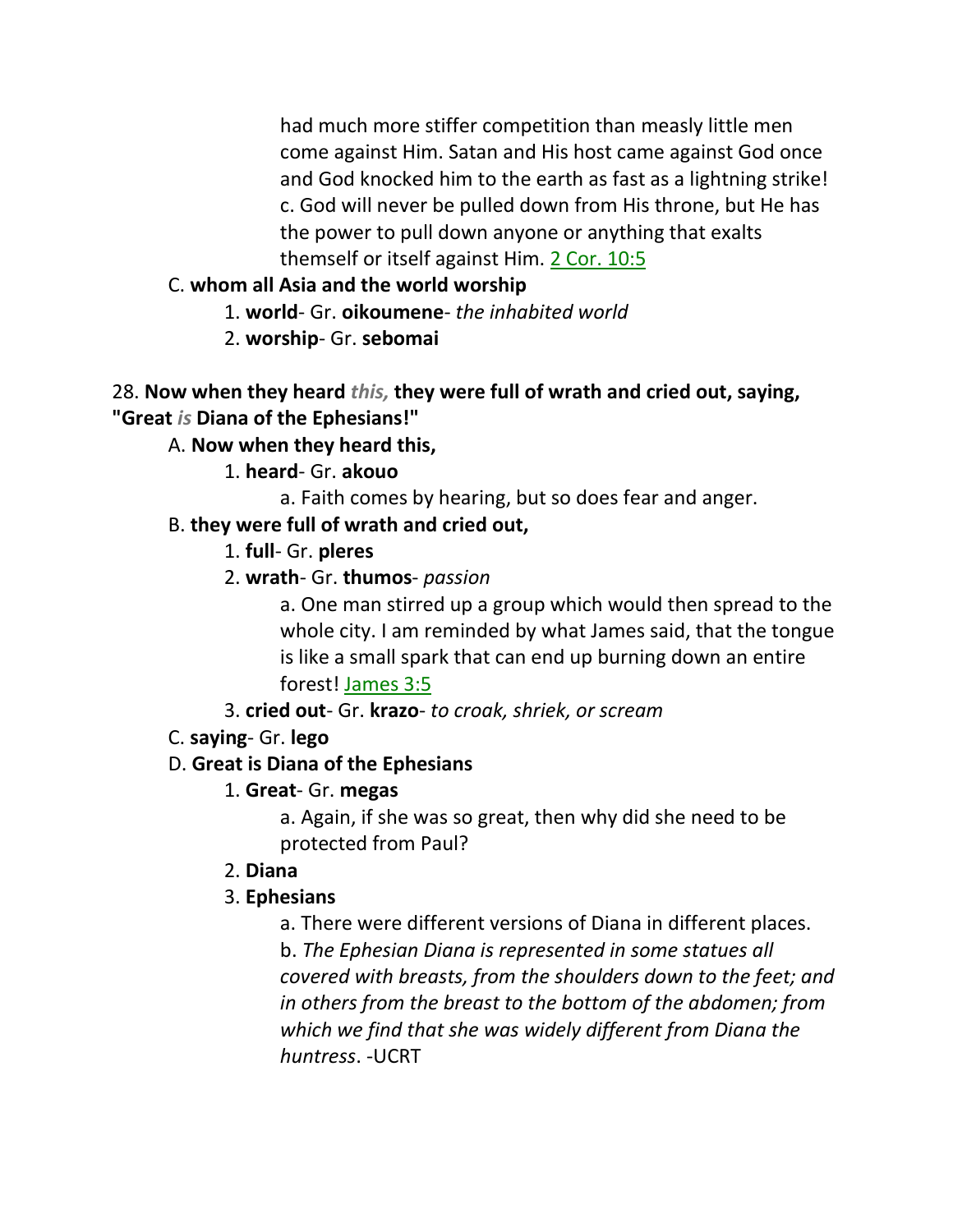29. **So the whole city was filled with confusion, and rushed into the theater with one accord, having seized Gaius and Aristarchus, Macedonians, Paul's travel companions.**

A. **So the whole city was filled with confusion,**

1. **whole**- Gr. **holos**

- 2. **city** Gr. **polis**
	- a. Ephesus

3. **filled**- Gr. **pletho**

4. **confusion**- Gr. **sugchusis**- *to pour together, to confound by mixing; confusion, tumult, uproar*

a. This word means to confound or confuse by mixing. The enemy tries to bring us into confusion by mixing. He will mix law and grace. He will mix truth with lies. He will mix light with dark. People get confused when things are mixed. Many Christians are confused when the old covenant is mixed with the new covenant.

b. Different people were saying different things in this situation and it brought great confusion to the city.

c. Sometimes it seems our whole nation is filled with confusion. This is the work of the enemy.

d. Confusion is the result of envy and strife. Jas\_3:16 Demetrius started this whole thing out of envy for Paul's influence in the city. He sowed the strife that was manifesting in a large harvest of confusion in the city.

## B. **and rushed into the theater with one accord,**

## 1. **rushed**- Gr. **hormao**

## 2. **theater**- Gr. **theatron**

a. *This is where the public plays were acted in honour of the goddess Diana, and where, among other things, men were set to fight with wild beasts; and very likely the intention of the mob, in hurrying Paul's companions thither, was to throw them to the wild beasts. A theatre is a spectacle or show, so called, because in them fights were shown, plays were acted, games exercised, and battles fought between men and men, and between men and beasts, and between beasts and beasts.* - Barnes Commentary

b. *The theatre of Ephesus was of vast size, and capable of*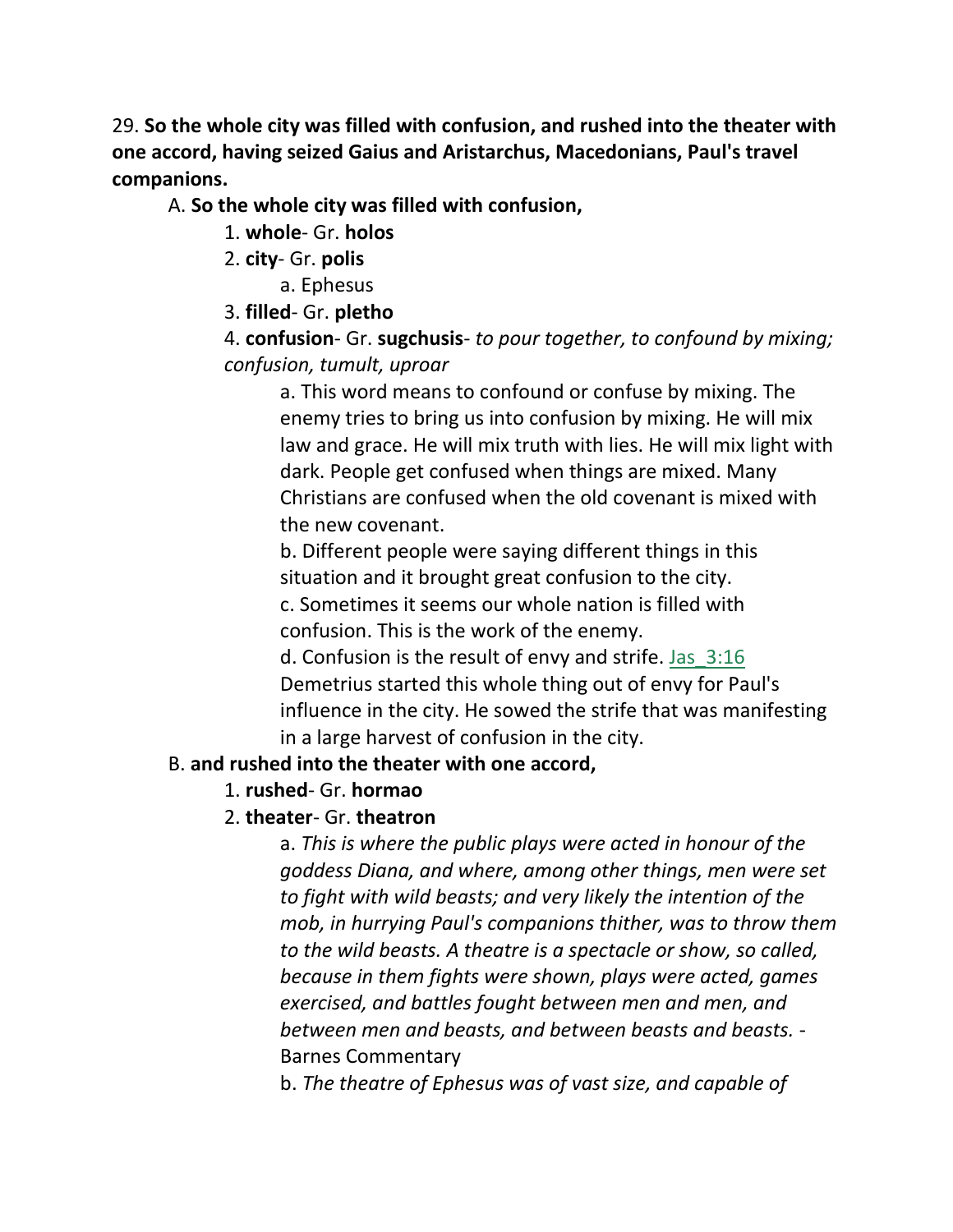*accommodating, according to the usual computation, at least 20,000 persons. These mighty buildings were used not only for dramatic representations, but also for great shows of gladiators, who fought sometimes one with the other, sometimes with wild beasts. They were also favourite meetingplaces for the citizens when on any momentous occasion they were called together. This was the custom in Greek, not in Roman cities.* -Popular NT Commentary

3. **one accord**- Gr. **homothumadon**- *having the same passion* a. They were not being led by rational thought or understanding, but by passion.

> b. I see this today in our society. People are not being led by rational thought, truth, or understanding. They are being led by emotions stirred up by a mixture of influences from our news, media, entertainment, and sports worlds.

#### C. **having seized Gaius and Aristarchus,**

1. **seized**- Gr. **sunarpazo**- *to snatch up, clutch; to seize and carry off suddenly, to seize with force and violence*

2. **Gaius**- means *lord or ruler*

a. *Being a Macedonian, he could not be the Gaius of Derbe, mentioned in the same place, nor the Gaius of Corinth, 1Co\_1:14 but some third person*. -Gill Commentary

#### 3. **Aristarchus**- means *the best ruler*

a. *Aristarchus accompanied Paul on his journey to Jerusalem (Act\_20:4) which ended in his arrest by the Romans. He was with Paul in the memorable voyage which terminated in the shipwreck off Melita (Act\_27:2). He seems to have been the apostle's companion during his first imprisonment at Rome, as he is mentioned in the Epistle to the Colossians, chap. Act\_4:10, and in the little letter to Philemon, Act\_19:24. Subsequent history speaks of him as suffering martyrdom with Paul, and by a similar death. There is another tradition which alludes to him as Bishop of Apamæa.* -Popular NT Commentary b. Gaius and Aristarchus both have names which means "ruler". Jesus said that those who rule in the world exercise control over others. Those who are great in the kingdom are those who serve. Both of these men had humble and servant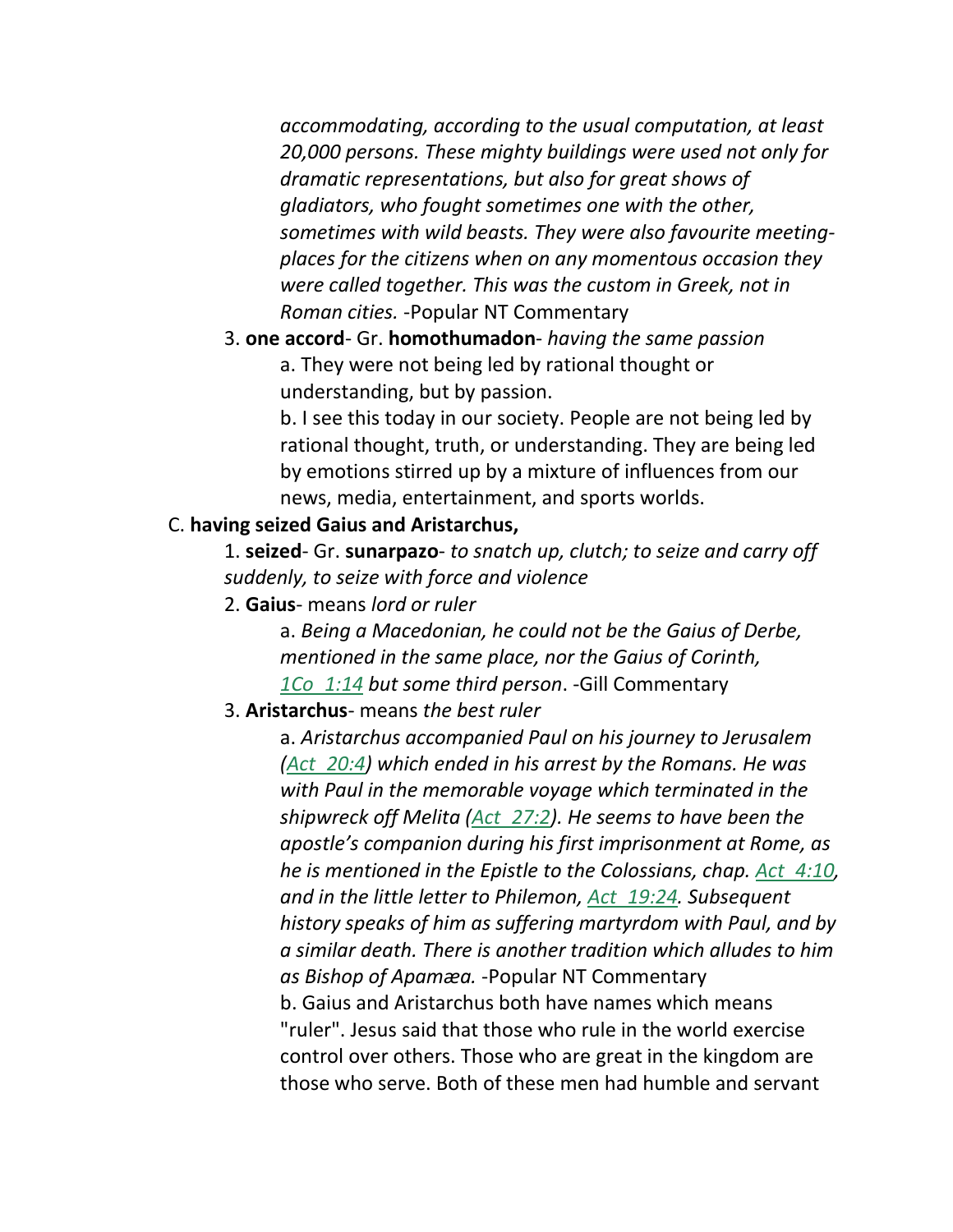hearts and they faithfully served the Lord and Paul.

#### D. **Macedonians**

1. Aristarchus was from Thessalonica in Macedonia. Gaius was either from Philippi, Thessalonica, or Berea.

#### E. **Paul's travel companions**

1. **travel companions**- Gr. **sunekdemos**- *co-absentee from one's home, co-traveler*

a. Paul rarely traveled alone, and if he did it was an absolute necessity placed upon him. Paul worked in a team framework. We should as well.

## 30. **And when Paul wanted to go in to the people, the disciples would not allow him.**

## A. **And when Paul wanted to go in to the people,**

- 1. **wanted** Gr. **boulomai** *resolved, determined*
- 2. **go** Gr. **erchomai**
- 3. **people** Gr. **demos**

a. He wanted to explain himself and what an opportunity to preach the gospel with the whole city in one place in the theater! It would not have turned out well for Paul.

## B. **the disciples would not allow him**

## 1. **disciples**- Gr. **mathetes**

a. These were those converted to the faith under Paul's ministry. They were not Paul's disciples, but the Lord's disciples. As a pastor or spiritual leader you must realize those entrusted to your care are the Lord's not yours.

#### 2. **allow**- Gr. **eao**

a. The disciples had submitted themselves to Paul leadership, but in this case they unanimously moved in Paul's best interest and all said "no" to him. A leader must be humble and sensitive enough to realize when no one is following you as a leader then you are just out for a walk. You cease being a leader when no one is following. When everyone under you says "no" to you, then you best take that to prayer. In those cases it often is best to allow them to overrule you. Now, there are times where you have a word from the Lord and you should not be swayed even if no one agrees. There is a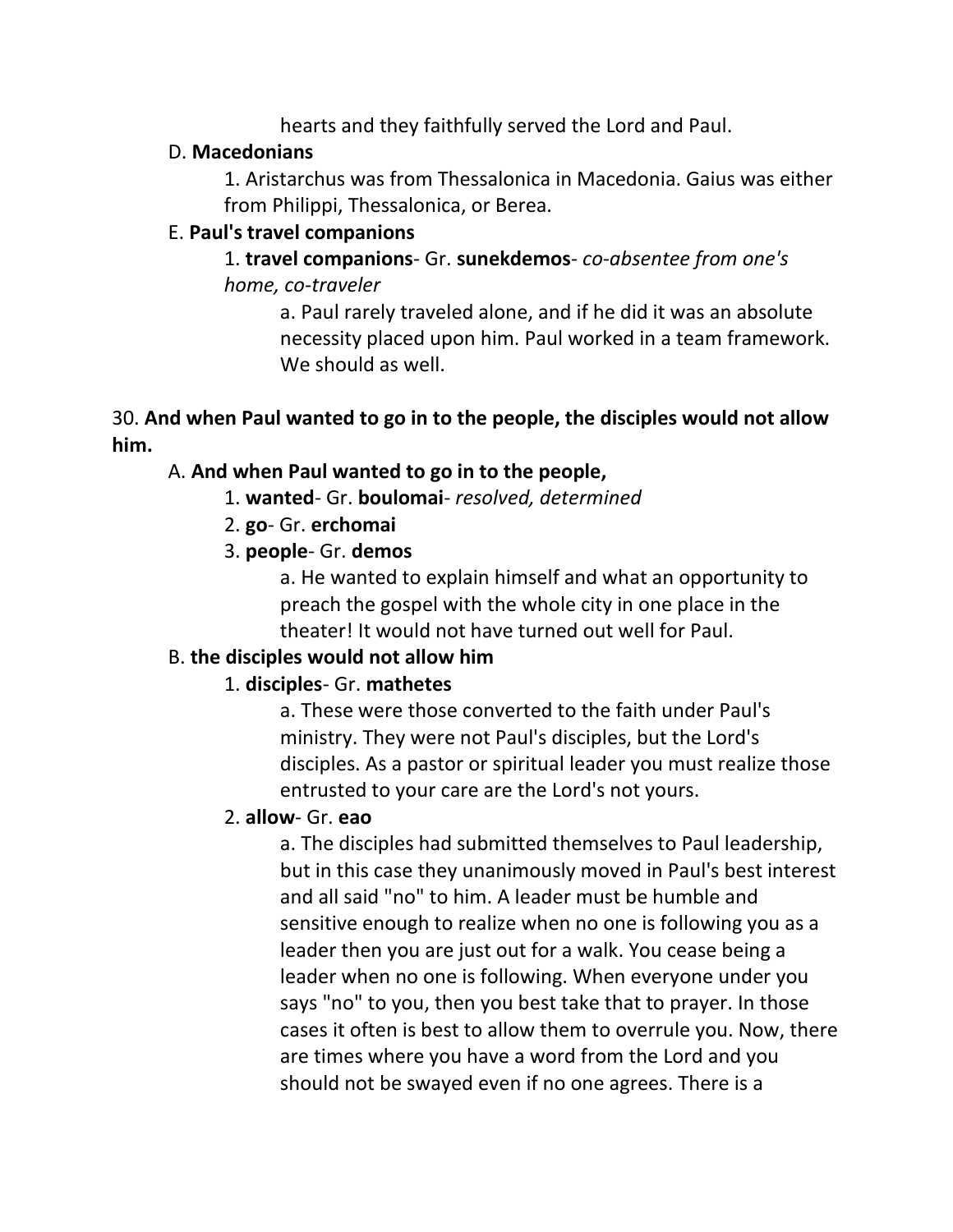balance.

# 31. **Then some of the officials of Asia, who were his friends, sent to him pleading that he would not venture into the theater.**

## A. **Then some of the officials of Asia,**

1. **officials of Asia**- Gr. **asiarches**- *rulers or leaders of Asia*

a. *These officials were ten in number, chosen annually to superintend and preside over the games and festivals held in honour of the emperor and the gods. They were selected from the cities of Proconsular Asia, generally, according to Strabo, from Tralles, as the citizens of that place were reckoned among the most wealthy in Asia. Upon these men fell the expense of providing these costly games—the hiring gladiators, the importing of wild beasts, and many other smaller expenses. The games of Ephesus were termed the Artemision, and were held in the month of May in honour of Diana (Artemis) of the Ephesians. It is generally supposed that one of these ten was selected as president, but that the total expenses incurred were shared among the ten.* -Popular NTCommentary b. Paul knew people in high places that God had given him favor with. The kingdom of God runs on the rails of revelation and relationship. God is the master connector of people.

## B. **who were his friends,**

## 1. **friends**- Gr. **philos**

a. Notice that there were "disciples" in the last verse and then there are "friends" in this verse. A minister should have both. Usually those being discipled by you are not considered your friends. A minister needs friends outside his circle of ministry. Most ministers only minister to disciples but have no real friends. This is sad and unhealthy.

b. By the combination of the beseeching of the disciples and his friends Paul acquiesced and did not come to the theater. Thank God for good friends!

## C. **sent to him pleading that he would not venture into the theater.**

- 1. **sent** Gr. **pempo**
- 2. **pleading** Gr. **parakaleo** *to exhort, beseech, encourage, plead*
- 3. **venture** Gr. **didomi** *give*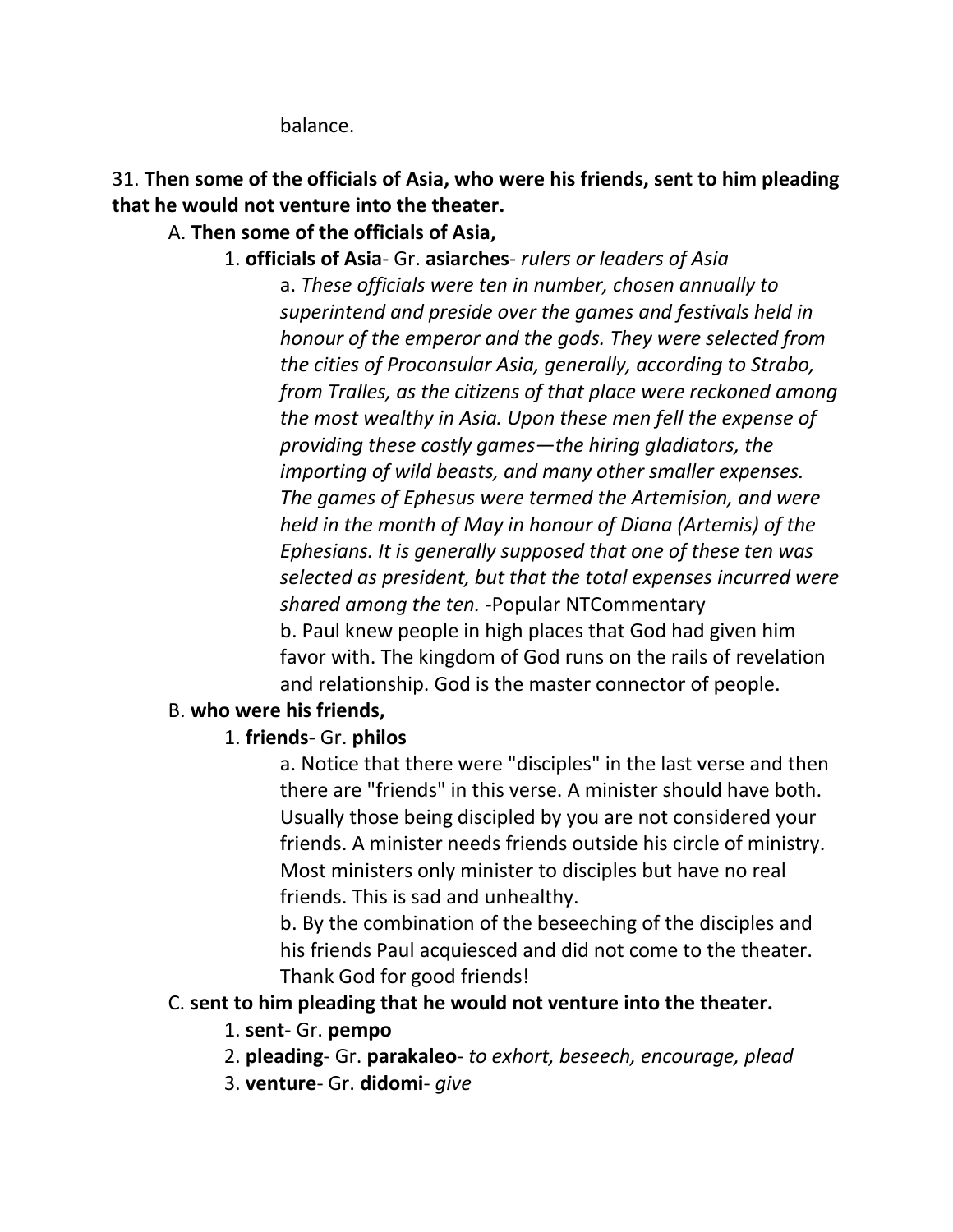a. For Paul to go into the theater at that time would be him giving up his life. He would have not made it out alive.

4. **theater**- Gr. **theatron**

32. **Some therefore cried one thing and some another, for the assembly was confused, and most of them did not know why they had come together.**

#### A. **Some therefore cried one thing and some another,**

1. **cried**- Gr. **krazo**

## 2. **one thing and some another**

a. The crowd was getting mixed messages. We saw earlier that the word "confusion" means to confound by mixing.

## B. **for the assembly was confused,**

1. **assembly**- Gr. **ekklesia**- *called out ones, church*

a. These were "called out" to meet at the theater.

2. **confused**- Gr. **sugcheo**- *to pour together, commingle. to confound by mixing*

a. There are a lot of confused assemblies and churches due to mixed messages.

## C. **and most of them did not know why they had come together**

## 1. **most**- Gr. **pleion**

# 2. **know**- Gr. **eido**

a. There are some really funny scriptures and this is one of them. We have a whole stadium full of people shouting at the top of their lungs, and one stops and asks his neighbor, "Hey bud, what are we even here for and why are we shouting?" The other one shrugs his shoulders and then starts shouting again.

3. **come together-** Gr. **sunerchomai**

33. **And they drew Alexander out of the multitude, the Jews putting him forward. And Alexander motioned with his hand, and wanted to make his defense to the people.**

# A. **And they drew Alexander out of the multitude,**

1. **Alexander**- means *helper of men*

a. This is probably Alexander the coppersmith which Paul noted as being opposed to him and doing him great harm. 2Ti\_4:14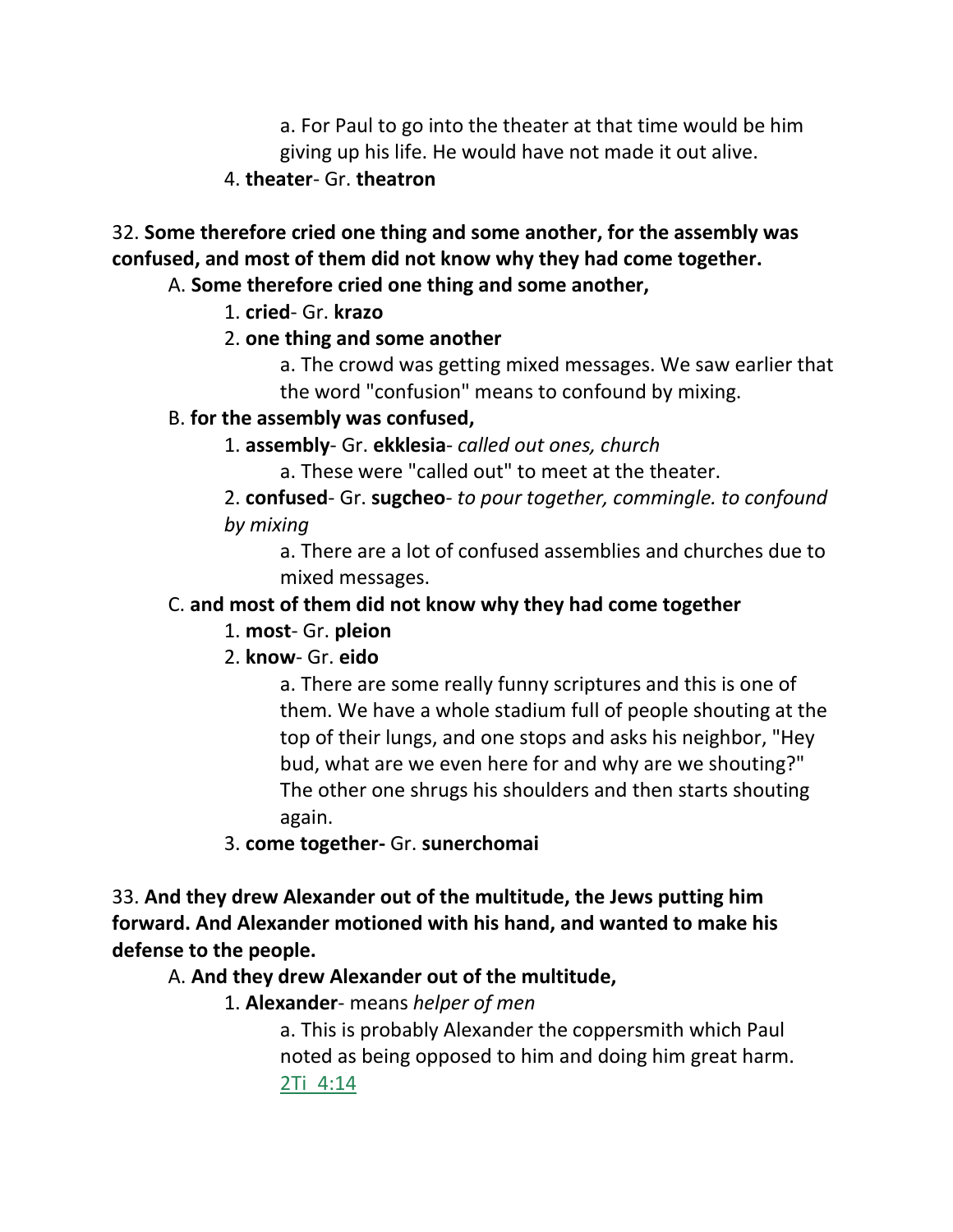#### 2. **multitude**- Gr. **ochlos**- crowd

## B. **the Jews putting him forward**

## 1. **Jews**- Gr. **Ioudaios**

a. *The Jews on this occasion, well aware of the dislike and mistrust with which they were generally regarded by the Gentile populations among whom they dwelt, fearful lest they—as was only too probable—should be confounded with Paul and his disciples, put forward one of their people to explain to the Ephesians that the Jews, far from being inculpated with Paul and his school, hated these men with a hatred equal to or even greater than theirs. If, as we suppose, this man was identical with Alexander the coppersmith, his trade might have led him into certain relations with Demetrius and his fellow-craftsmen who also worked in metal.* -Popular NT Commentary

2. **putting forward**- Gr. **proballo**- *to throw or cast forward* a. This word implies there was some reluctance on the part of Alexander. This is not because he cared for Paul, but for his own life.

## C. **And Alexander motioned with his hand,**

1. **motioned**- Gr. **kataseio**- *to motion down with the hand, wave the hand downward to bring silence*

2. **hand**- Gr. **cheir**

# D. **and wanted to make his defense to the people**

- 1. **wanted** Gr. **thelo**
- 2. **defense** Gr. **apologeomai** *to defend one's self against a charge* a. Alexander wanted to defend the Jews and separate themselves from the Christian sect which at that time was largely Jewish.

b. We get the English word "apologetics" from this root word. Apologetics is the defense of what one believes.

## 3. **people**- Gr. **demos**

34. **But when they found out that he was a Jew, all with one voice cried out for about two hours, "Great** *is* **Diana of the Ephesians!"**

A. **But when they found out that he was a Jew,**

1. **found out-** Gr. **epiginosko**- *to recognize or know fully*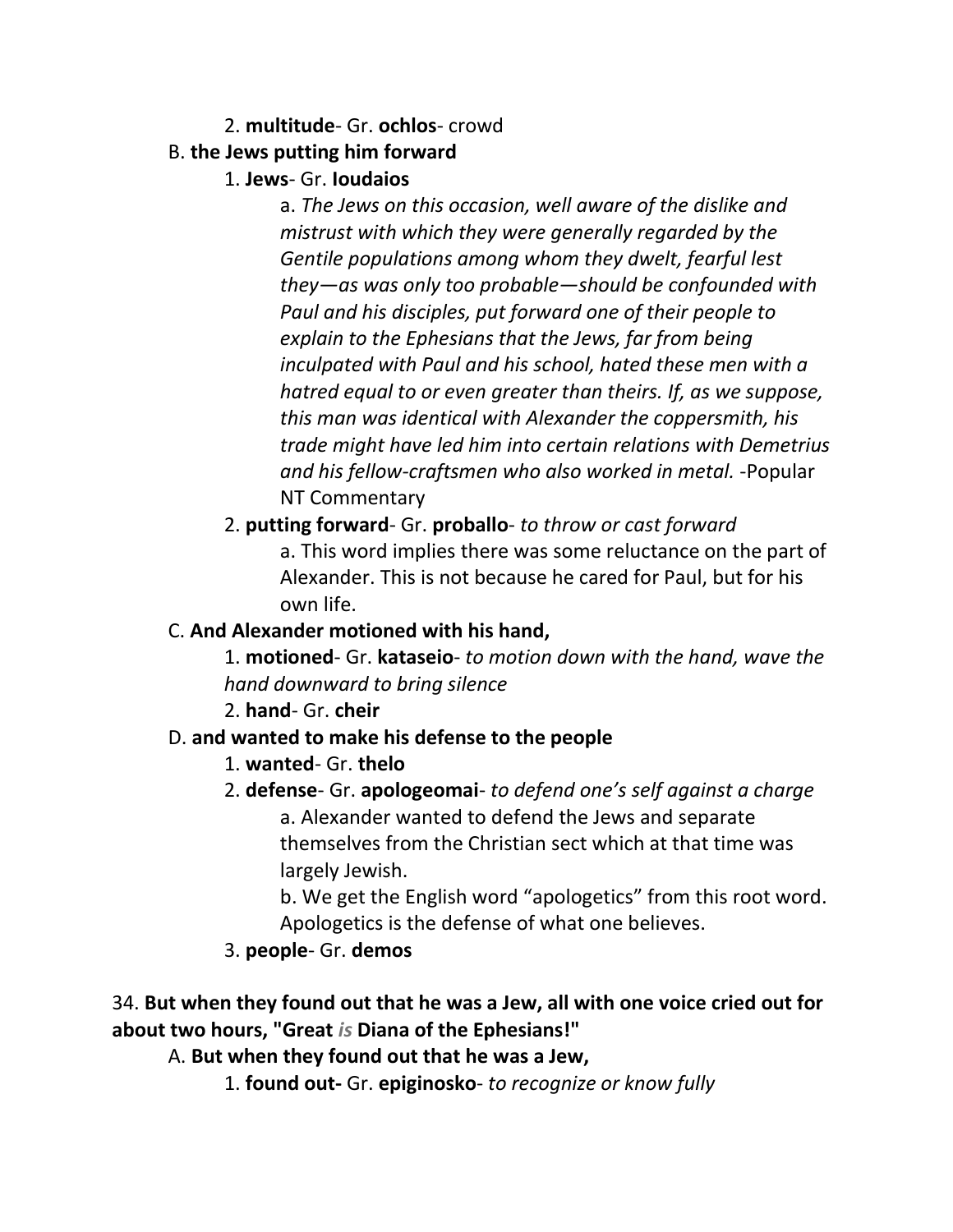#### 2. **Jew**

a. *There was a general prejudice against the Jews. They were disposed to charge the whole difficulty on Jews - esteeming Christians to be but a sect of the Jews*. -Barnes Commentary

#### B. **all with one accord cried out for about two hours,**

1. **one accord cried out**- Gr. **phone ginomai mia ek krazo**- *one voice arose from crying*

## 2. **two hours-** Gr. **duo hora**

a. This is about the same time taken in watching a NBA basketball game. However, there was nothing to watch during this time.

#### C. **Great is Diana of the Ephesians**

1. **Great**- Gr. **megas**

a. Poor Diana! She could not speak and defend herself!

35. **And when the city clerk had quieted the crowd, he said: "Men of Ephesus, what man is there who does not know that the city of the Ephesians is temple guardian of the great goddess Diana, and of the** *image* **which fell down from Zeus?**

## A. **And when the city clerk had quieted the crowd,**

## 1. **city clerk**- Gr. **grammateus**

a. *This official was a personage of great importance in these free Greek cities. He was a magistrate whose functions in some respects corresponded to those fulfilled by the recorder of modern times in England. His immediate duty consisted in the guardianship and tabulation of the state paper and archives of the city, and in drawing up the public records, and in sending them out to the public civic assemblies. This officer also was authorised to preside over public gatherings of the citizens. We find the name γραμματεύς; (recorder) engraved on marbles set up as memorials of some public ceremony. It seems probable that this office was a permanent one, unlike that of the Asiarch, which merely lasted a year. This would account for the 'town-clerk' addressing and dismissing the people. His influence was no doubt greater than even the presiding Asiarch of the year.* -Popular NT Commentary

2. **quieted**- Gr. **katastello**- *to put or keep down one who is roused or*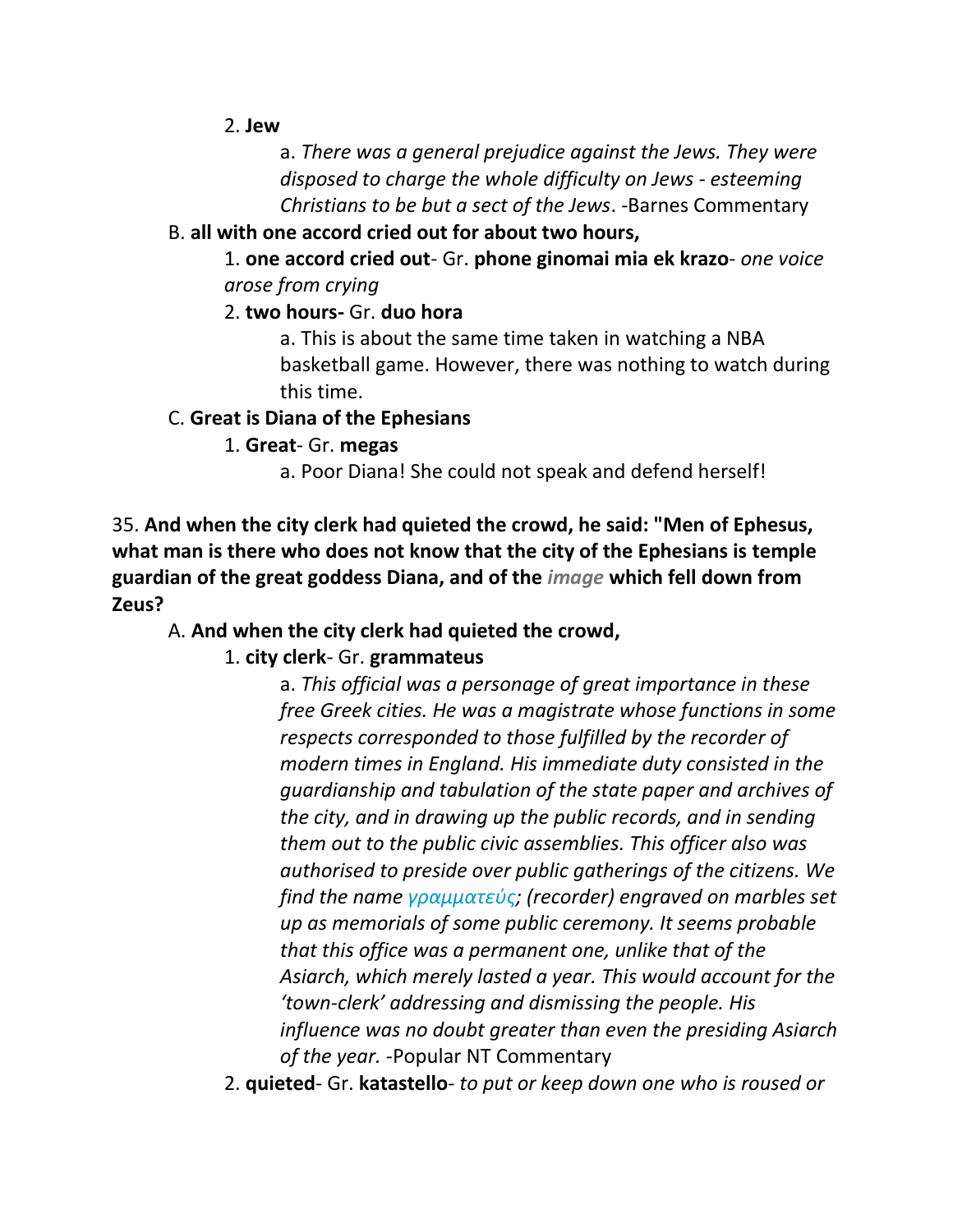*incensed, to repress, restrain, appease, quiet*

3. **crowd**- Gr. **ochlos**

- B. **he said,**
	- 1. **said** Gr. **phemi** *to make one thoughts known*
- C. **Men of Ephesus,**
	- 1. **Men** Gr. **aner**
	- 2. **Ephesus**

D. **what man is there who does not know that the city of the Ephesians is temple guardian of the great goddess Diana,**

1. **man**- Gr. **anthropos**

2. **know**- Gr. **ginosko**

3. **temple guardian**- Gr. **neokoros**- *A temple sweeper, hence templekeeper, an official of a temple who also had charge of the decorations. It also came to mean a worshiper who frequents the temple of God, and particularly the Israelites in the desert*. -Complete Word Study NT Dictionary

a. *The Greek word rendered 'temple guardian or in KJV worshipper' is a remarkable one (νεωκόρον ). Its literal meaning is 'temple-sweeper' (Lat. aedituus). It answers to the Christian 'Sacristan,' originally a title of one employed in the lowest offices connected with a temple. Its connection with the divinity supposed to dwell within the hallowed walls of the fane, invested the appellation with an unearthly dignity; and the proudest cities became eager to appropriate a title which seemed to connect them in a peculiarly close relation with the deity of whose earthly house they were the recognised guardians. So in the case of great and magnificent Ephesus, the city's proudest title to honour was its loving care for the worship of the great Artemis (Diana). It assumed the title νεωκόρος, paraphrased rather than translated by 'worshipper,' and we find it constantly on the city coins*. -Popular NT **Commentary** 

4. **great**- Gr. **megas**

5. **goddess**- Gr. **thea**

# E. **and of the image which fell down from Zeus**

- 1. **image** not in Greek- omit
- 2. **fell down from Zues** Gr. **diopetes** *which fell from Jupiter [Zeus],*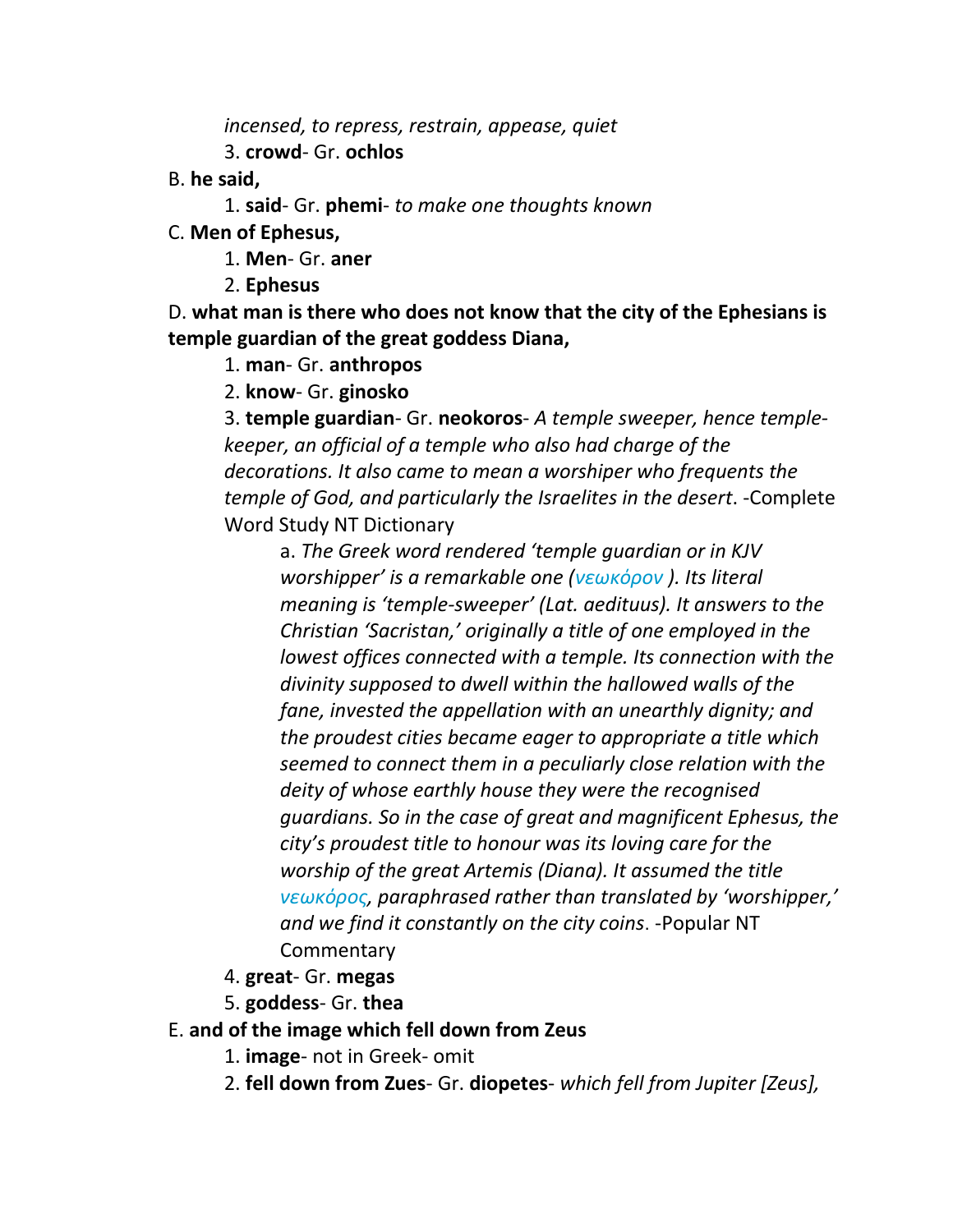*or heaven*

a. *Like many other venerated idols of the old Pagan world, the strange and hideous statue of the Ephesian Artemis was supposed to have fallen from the skies. In like manner tradition ascribed a heavenly origin to the Diana of Tauris, the Minerva (Athene), Polias of Athens, the Ceres of Sicily, the Cybele of Pessinus, and the Venus of Paphos; to these we may add the Palladium of Troy and the Ancile at Rome. It is not improbable that some of them may have been meteoric stones, possibly employed by the sculptor in ancient times, when he was shaping the idol*. -Popular NT Commentary b. In Lystra, after the man born lame was healed, the city called Barnabas Jupiter or Zeus. The priest of Jupiter was going to sacrifice to them. Acts 14:12-13

36. **Therefore, since these things cannot be denied, you ought to be quiet and do nothing rashly.**

- A. **Therefore,**
- B. **since these things cannot be denied,**
	- 1. **denied** Gr. **anantirretos** *not to be contradicted, indisputable*

a. This political leader was saying that this so called truth, which actually was a myth, was not to be contradicted and was indisputable. Wow, are we not living this out right now! Our politicians and their hired experts are spreading lies and misinformation telling us that it is not to be contradicted and it is indisputable.

#### C. **you ought to be quiet and do nothing rashly**

#### 1. **quiet**- Gr. **katastello**- *to appease, quiet, pacify*

a. Those that would challenge wrong beliefs are told to shut up. That is happening today. If we question what experts and our politicians are telling us, we are told to be quiet or else. b. Social media platforms are censoring those who would stand up and question false information put out by our leaders and their experts hired by them. There is nothing new! They did it then, and are doing it now.

2. **rashly**- Gr. **propetes**- *fall forwards*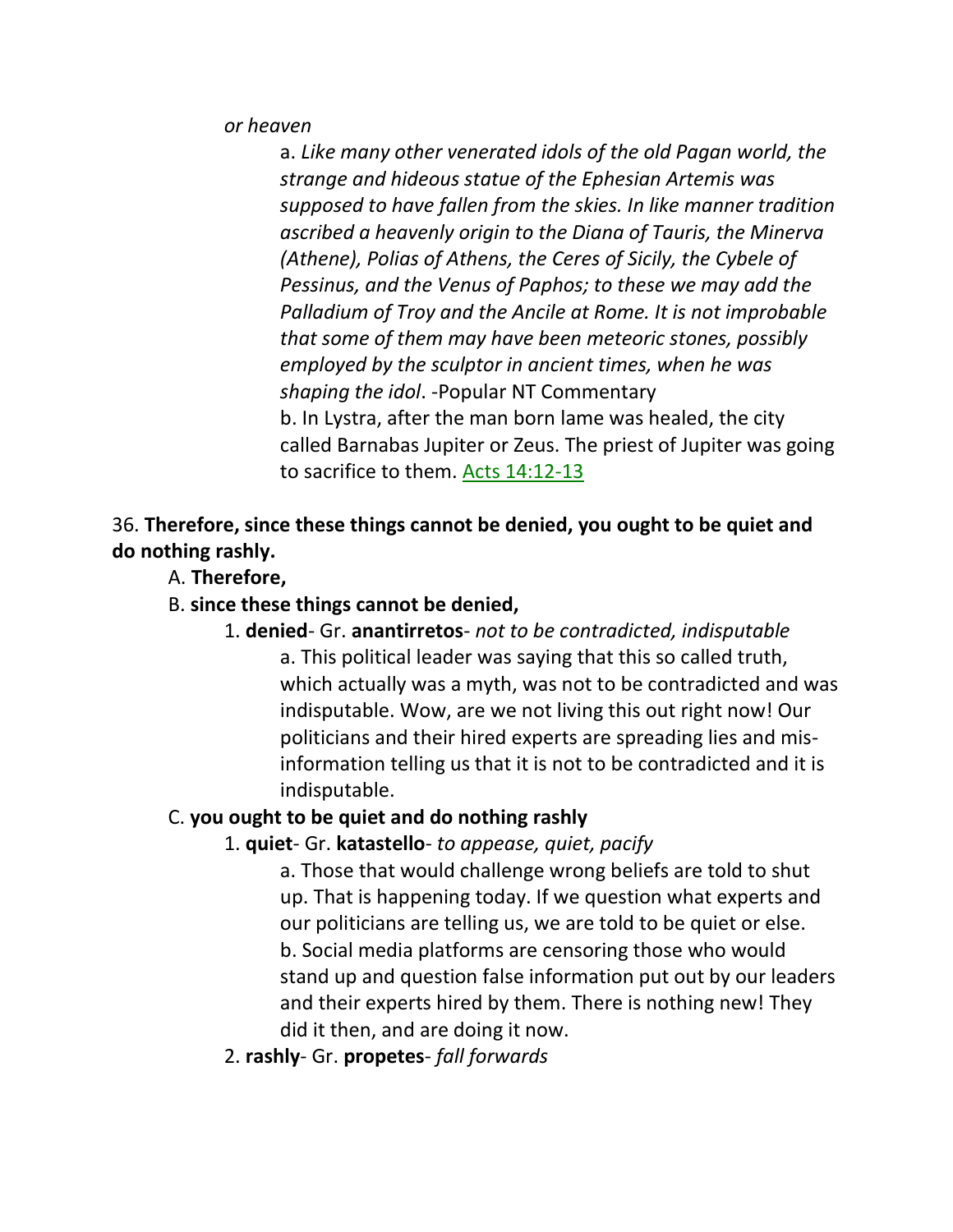37. **For you have brought these men here who are neither robbers of temples nor blasphemers of your goddess.**

- A. **brought** Gr. **ago**
- B. **men** Gr. **aner**

#### C. **robbers of temples**- Gr. **hierosulos**

1. *As the temple at Ephesus had a great treasure-chamber, the offence might not be unknown among them. All that was placed under the guardianship of the goddess would be for the time the property of the temple, to steal which would be sacrilege.* -Popular NT Commentary

2. According to historians, some Jews of the Dispersion actually made a self-righteous business venture of looting pagan temples and selling the idols, or the precious metals of which they were made, for profit. This was a direct violation of Deuteronomy 7:25: *"You shall burn the carved images of their gods with fire; you shall not covet the silver or gold that is on them, nor take it for yourselves, lest you be snared by it; for it is an abomination to the Lord your God."*

#### D. **blasphemers**- Gr. **blasphemeo**

1. Paul did not make a habit of coming against the gods and idols of the heathen he preached to. He spoke the truth, which automatically exposed every lie.

2. We don't need to speak against lies. We just need to clearly teach and preach the truth and it will expose all lies.

3. Obviously, this man knew the character of and message of Paul. He might have been one of his friends spoken of earlier.

#### E. **goddess**- Gr. **thea**

1. Diana

38. **Therefore, if Demetrius and his fellow craftsmen have a case against anyone, the courts are open and there are proconsuls. Let them bring charges against one another.**

#### A. **Therefore,**

B. **if Demetrius and his fellow craftsmen have a case against anyone,**

#### 1. **Demetrius**

a. This city official knew accurately who started the whole disruption in the city. Demetrius may have complained earlier to this official and got nowhere with him, so he decided to stir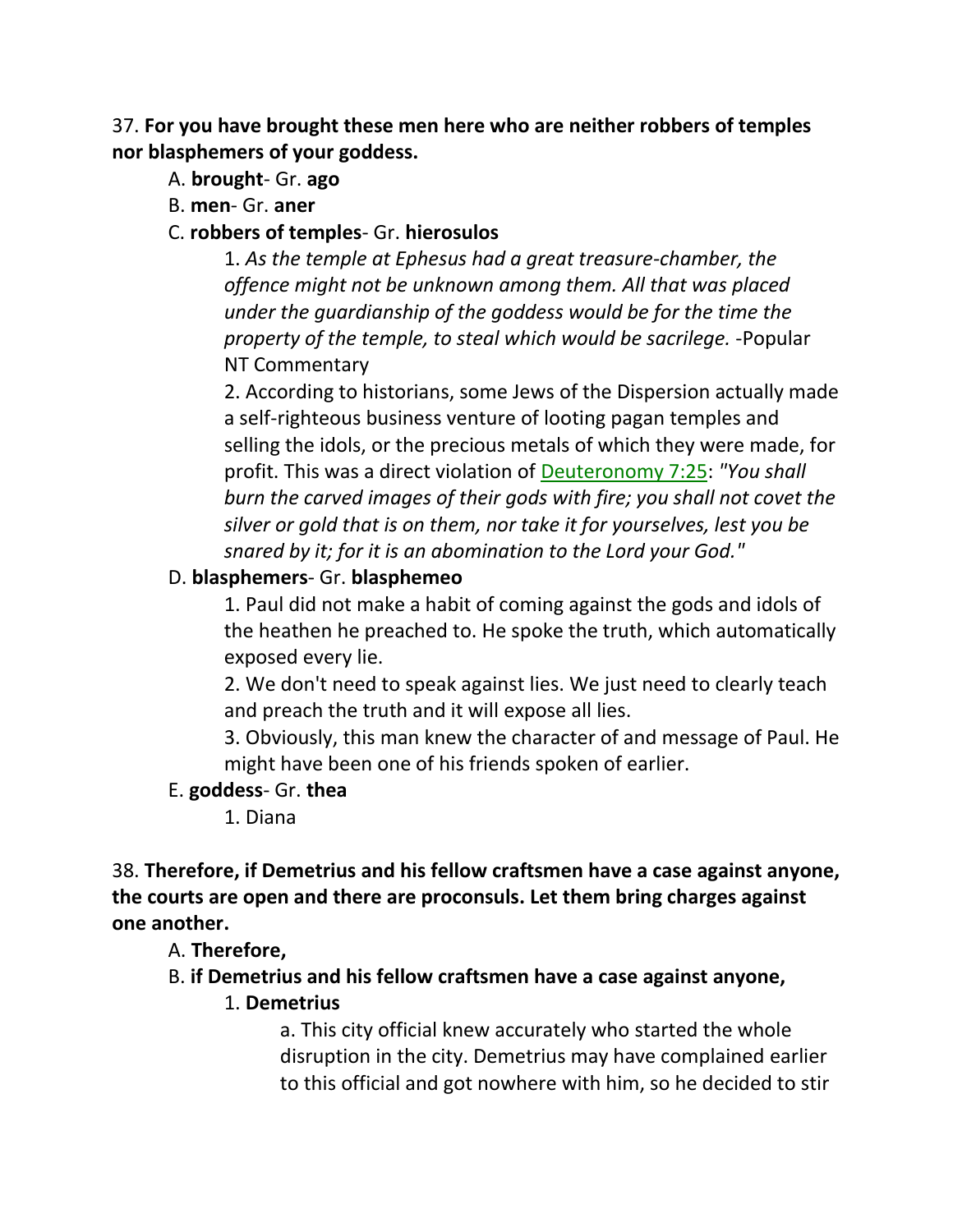up his fellow workers. There is reason to think the official was favorable to Paul.

#### 2. **fellow craftsmen**- Gr. **technites**

3. **case**- Gr. **logos**- *matter, word*

#### C. **the courts are open and there are proconsuls**

1. **courts are open**- Gr. **agoraioi ago**- *Lit., the court-days are being kept*

#### 2. **proconsuls**- Gr. **anthupatos**

a. *Literally, 'there are proconsuls.' In the time of Paul, 'Asia' being a senatorial province, was governed by a proconsul. The only difficulty in the term is, that it is in the plural ('proconsuls'), while only one of these officials held office in the senatorial province. It has been suggested that the term includes the proconsul and his assessors. It is, however, more probable that the term is used in a general sense, as we should say, 'The province of Asia, with its capital Ephesus, is governed by proconsuls.'* -Popular NT Commentary

#### D. **Let them bring charges against one another**

1. **bring charges**- Gr. **egkaleo**- *to call in, to bring into account*

39. **But if you have any other inquiry to make, it shall be determined in the lawful assembly.**

A. **But if you have any other inquiry to make,**

- 1. **inquiry to make** Gr. **epizeteo** *to search for, inquire, demand*
- B. **it shall be determined in the lawful assembly**

1. **determined**- Gr. **epiluo**- *to solve, to explain, to settle, put an end to a matter of debate*

- 2. **lawful** Gr. **ennomos** *in accordance with law, legal, subject to law*
- 3. **assembly** Gr. **ekklesia**

40. **For we are in danger of being called in question for today's uproar, there being no reason which we may give to account for this disorderly gathering."**

A. **For we are in danger of being called into question for today's uproar,**

1. **danger**- Gr. **kinduneuo**- *to be in jeopardy, to be in danger, to put in peril*

a. *Popular commotions were always dreaded by the Roman government; and so they should by all governments; for, when*